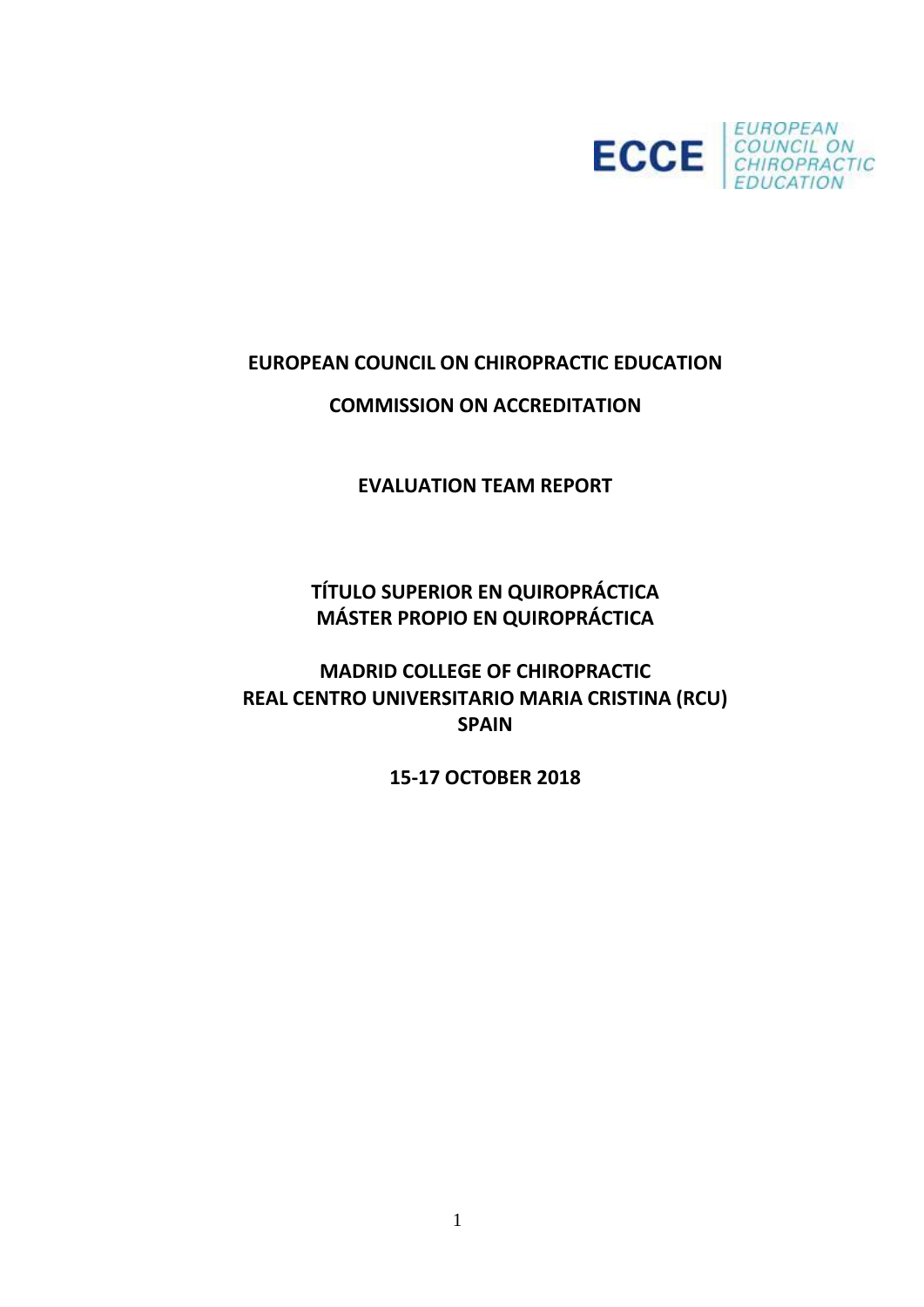#### **1 EXECUTIVE SUMMARY**

- 1.1 The Madrid College of Chiropractic (MCC) is one of three departments in the Real Centro Universitario Maria Cristina (RCU) in El Escorial, Spain, run by the Augustinian Order. It was first founded in 2005, changed its name to MCC in 2012 and granted full accreditation by the ECCE in 2012 having previously held Candidate for Accreditation status.
- 1.2 The chiropractic programme consists of a first certification of four years leading to Título Superior en Quiropráctica followed by a one year integrated masters leading to Máster Propio en Quiropráctica.
- 1.3 MCC submitted its Self-Study Report (SSR) for reaccreditation with the ECCE on 16 May 2018. The CoA reviewed the documents at its meeting on 6 July 2018 and on this basis decided that an evaluation visit could and should proceed.
- 1.4 A three-day evaluation visit took place between 15 to 17 October 2018. The site visit provided further documentary and oral evidence in addition to the previously submitted documents. MCC was given feedback at the end of the visit and informed verbally of the commendations and recommendations regarding its provision of chiropractic education and training.
- 1.5 This document is the evaluation report (henceforth referred to as the Report) written by the evaluation team based on evidence provided by MCC both before and during the on-site visit. The Report was sent in draft format to MCC for factual verification on 01 November 2018, and the final Report was submitted to CoA on 07 November 2018.
- 1.6 The chair of the CoA evaluation team invited MCC to send representatives to the CoA meeting on 23 November 2018 where the Report will be discussed and a decision made on the reaccreditation of MCC, Real Centro Universitario.
- 1.7 Members of the Evaluation Team extend their thanks to the Real Centro Universitario and to Madrid College of Chiropractic, their teaching staff, students and support staff for the courtesy and hospitality shown to them during the evaluation visit and for facilitating an open and transparent event.
- 1.8 This Report addresses the compliance of MCC, Real Centro Universitario Maria Cristina with each of the ECCE Standards in the provision of chiropractic education and training. The outcomes of the Report are as follows:

#### **1.9 Commendations:**

- Students are appreciative of the quality and high professional standing of the teaching staff.
- The recent introduction of the physiotherapy clinic and its integration into the programme enhances patient care.
- The annual research week incorporating an international poster competition engages students at all levels and promotes critical enquiry.
- The developing research ethos within the College embeds a scientific approach within the programme.
- The participation in outreach clinics for homeless people in Madrid broadens student experience.
- The opportunity for students to participate in exchange visits with other universities worldwide provides them with excellent opportunities to widen their experience.
- The integration of interdisciplinary healthcare professionals within the clinic prepares students for professional practice.

#### **1.10 Recommendations**

• The College should appoint external examiners for a period of 3-5 years for continuity and ensure that the College has a formal mechanism for acting on and replying to their reports.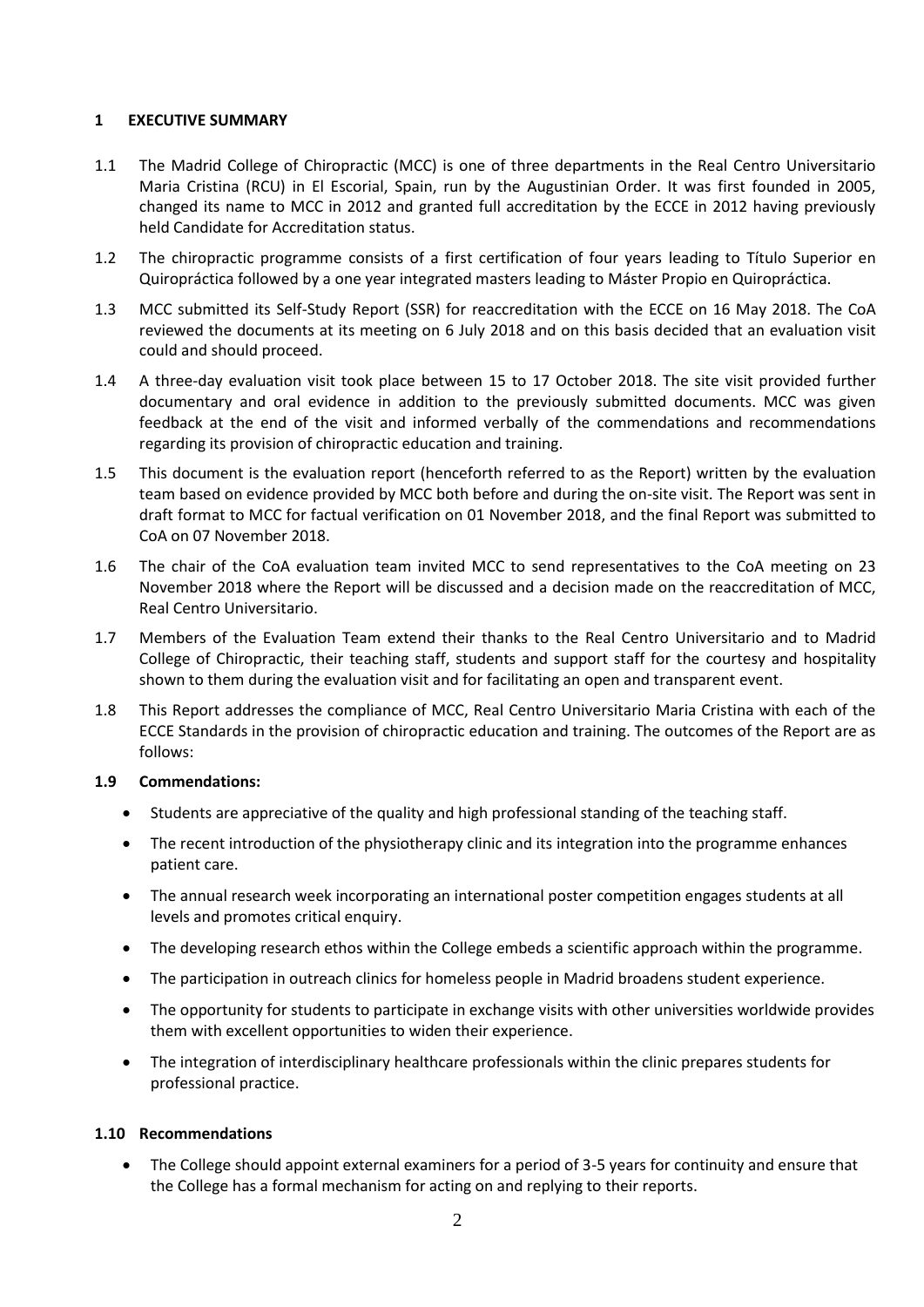- The College should adopt a more robust system for the verification of assessments to ensure that all assignments and examinations and all marked work is sampled and checked by internal verifiers.
- The College should increase the educational expertise available to the faculty.
- The College should improve quality systems by ensuring that all decision making meetings are minuted and auditable.
- Students need to be more aware of the graduate education programme of the AEQ to ensure that they are provided with sufficient preparation for professional practice.
- A robust electronic system for maintaining student records needs to be established.
- The software for patient records used in the clinic needs to be replaced to improve operational efficiency.

#### **1.11 Concerns:**

There were no concerns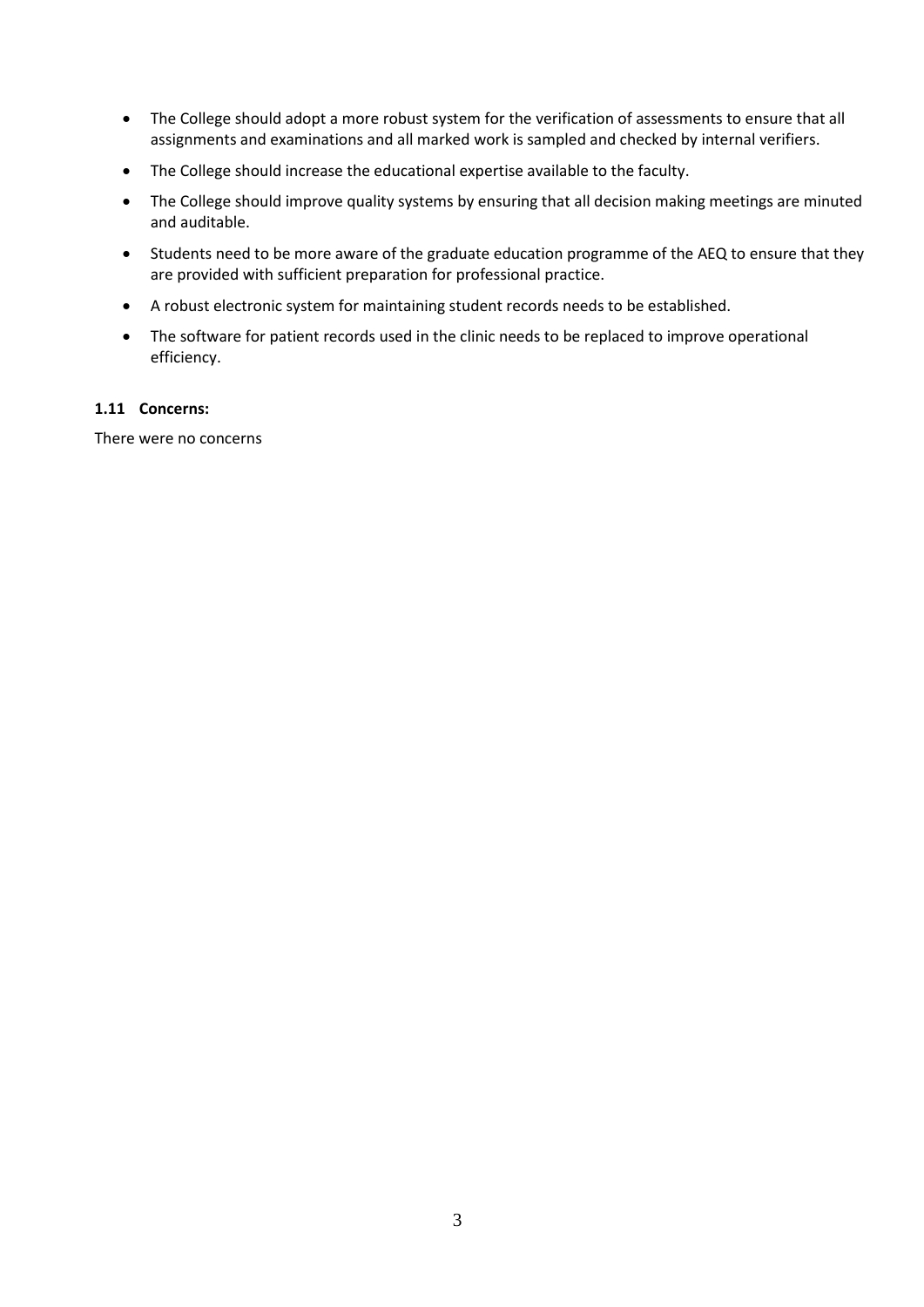### **2 INTRODUCTION**

- 2.1 Between 2005 and 2008 Real Centro Universitario Maria Cristina, El Escorial, Spain sought to establish a first award chiropractic programme. The drive came from the Spanish Chiropractic Association (AEQ). RCU developed a programme and obtained the support of the Augustinian Order's province for the necessary building modifications to enable a chiropractic course to be taught. The first students entered the programme in 2007. In 2008 the Commission on Accreditation (CoA) considered the SSR submitted by RCU for Candidate (for Accredited Status). The CoA of the ECCE unanimously agreed to grant RCU Candidate (for Accredited Status) for a period of five years.
- 2.2 In April 2012 RCU applied for and was granted full accredited status for a period of three years.
- 2.3 In May 2015 RCU applied for and was granted full accredited status for a further period of three years.
- 2.4 CoA received a request for reaccreditation in May 2018. CoA agreed that an Evaluation Team be sent to RCU to verify the submitted SSR and report back.

| Prof. Graham Mills (Chair)                            | School of Pharmacy and Biomedical Sciences<br>University of Portsmouth, Portsmouth, UK                                      |
|-------------------------------------------------------|-----------------------------------------------------------------------------------------------------------------------------|
| Dr. Philip Davies (Secretary)                         | School of Science and Technology<br>Bournemouth University, Bournemouth, UK                                                 |
| Beatrice Zaugg (Team member)                          | Chiropractor ASC/ECU, Switzerland                                                                                           |
| Priya Lutener (Team member, post<br>graduate student) | Chiropractor based in the UK and currently undertaking<br>a post-graduate Master's programme in Chiropractic<br>Paediatrics |

2.5 The Evaluation Team nominated by the ECCE Executive are as follows:

- 2.6 All members of the team were disclosed to the University prior to the visit and no objection to any member was received. All members of the Team signed confidentiality and conflict of interest statements before the on-site visit. No conflict of interest by any members was declared. The members of the team received the SSR two months prior to the visit and were allocated specific sections of the report as their areas of responsibility.
- 2.7 The on-site visit was scheduled between 15 and 17 October 2018 (inclusive) and a draft timetable was sent to The College on 12 July 2018, and the final schedule agreed with The College on 17 July 2018. A copy of the schedule is appended to this Report (Appendix 1).
- 2.8 The purpose of the Evaluation Visit was to assess the compliance of the institution with the ECCE Standards in Chiropractic Education and Training (hereafter referred to as the ECCE Standards, or Standards). An examination was made of the SSR and its supporting documents, interviews and oral evidence and other documentary evidence consulted during the on-site visit.
- 2.9 An Evaluation Report produced by the Team was submitted to the University for the correction of factual errors, and thereafter to the Commission on Accreditation for a decision on the full accreditation of The College. The Report was compiled on an on-going basis during the visit, and the final day (17 October) was set aside to complete the draft report and feedback orally to the institution.
- 2.10 The Report includes an Executive Summary, a description of The College and the findings of the Team regarding compliance of The College with the ECCE Standards. The Report ends with the Conclusions of the Team and any Commendations, Recommendations and/or Concerns the Team wishes to draw to the attention of the CoA. The Evaluation Report was based on the ENQA Guidelines for external reviews of quality assurance agencies in the European Higher Education Area [\(www.enqa.eu\)](http://www.enqa.eu/).
- 2.11 The draft report was finalised by the Chair and Secretary of the team, and sent to team members for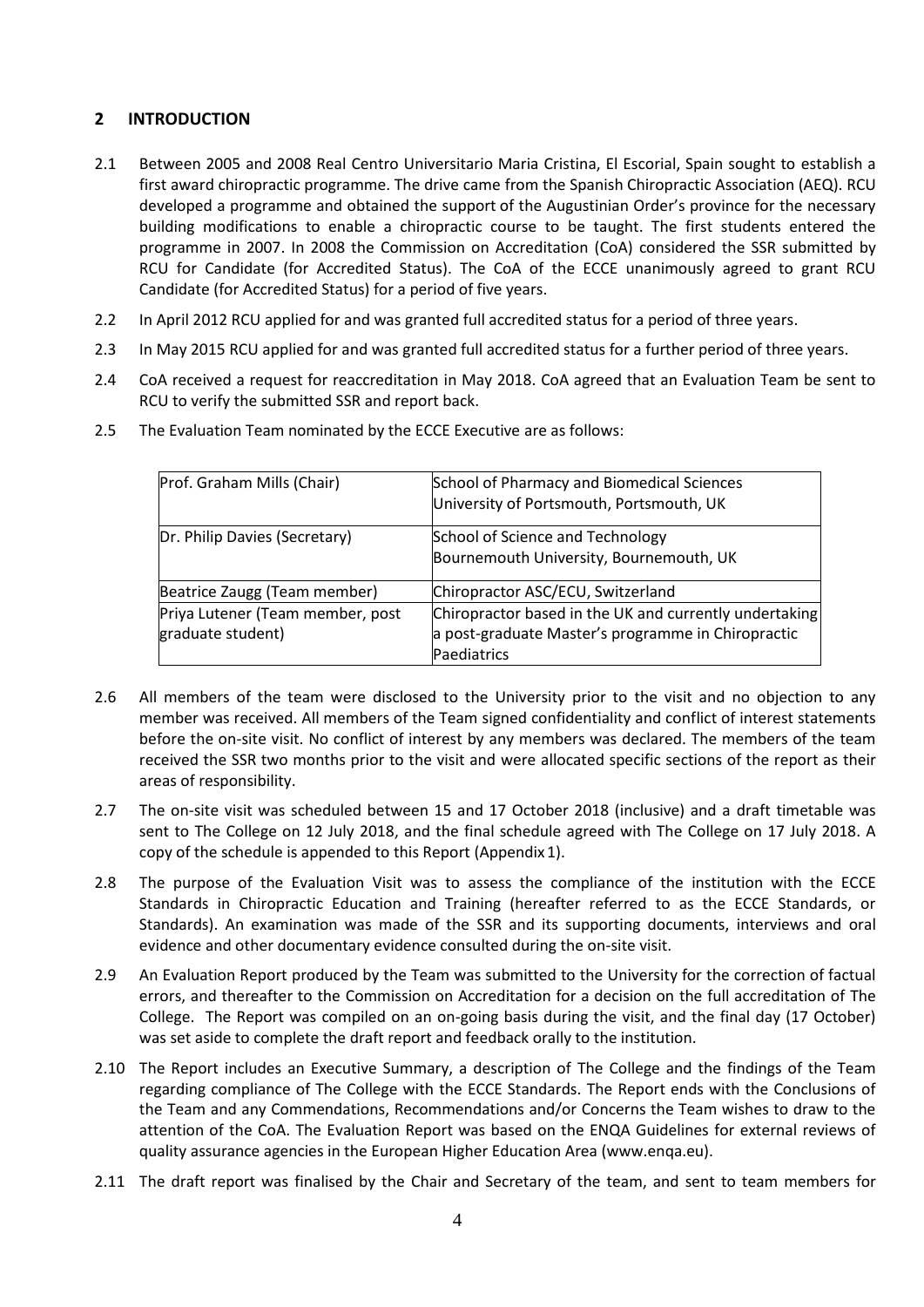comments. The final draft report was sent to The College for factual verification on 1 November 2018. The response was received from RCU on 6 November 2018. The Chair and Secretary finalised the report and this was submitted to the Chair CoA on 7 November. The Chair of the Evaluation Team presented the Report to CoA members on 23 November 2018 in London.

2.12 Members of the Team were very well hosted by The College, afforded every courtesy and had full access to documentation and to staff and students. Members of the Team and the ECCE extend their thanks and appreciation to The College.

#### **3 RCU Maria Cristina, Madrid College of Chiropractic**

- 3.1 RCU Maria Cristina has been accredited by the ECCE since 2012 having held Candidate Status for the previous five years. It is a private University Centre managed by the Augustinian Order.
- 3.2 Chiropractic is one of three departments in the University; Law, Business Studies and Chiropractic. In 2014 the department retitled itself Madrid College of Chiropractic (MCC). Where this report refers to MCC it will state 'The College' and where it refers to the University it will state 'RCU'.
- 3.3 Real Centro Universitario's department', Madrid College of Chiropractic (MCC) is applying for reaccreditation of its Titulo Superior en Quiropactica and Master Propio en Quiropractica.
- 3.4 The colour coded system outlined below was used by the evaluation team to indicate the level of compliance with each standard:

| Fully compliant/no risk<br>(On track and good.)                                                                 | Green       |
|-----------------------------------------------------------------------------------------------------------------|-------------|
| Substantially compliant/low risk.<br>(Broadly on track with some areas which need to be addressed.)             | Light Green |
| Partially compliant/medium risk.<br>(Some significant areas which could be detrimental if not addressed.)       | Yellow      |
| Does not comply/high risk.<br>(Serious concerns in this area; high risk in organisation's overall performance.) | Red         |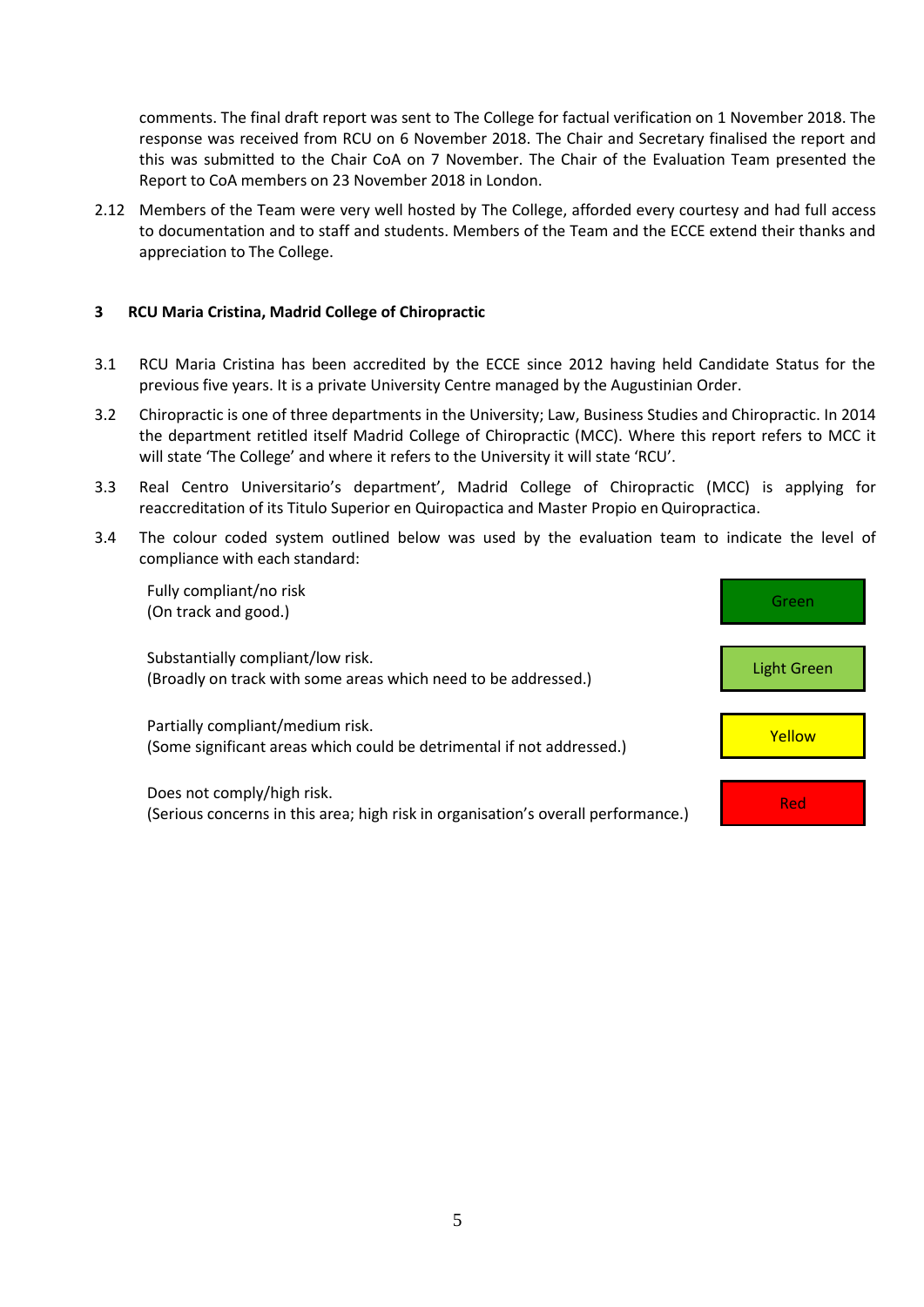### **4 ECCE STANDARDS COMPLIANCE**

4.1 AIMS AND OBJECTIVES

### 4.1.1 **Statement of Aims and Objectives**

**The institution/programme must define the overall aims and objectives of the first qualification chiropractic programme and make them known to its stakeholders. The statements must describe the aims and objectives resulting in a chiropractor that is competent and safe to enter practice as a primary contact practitioner in the current healthcare environment, with the appropriate foundation for postgraduate education and training, and a commitment to, and capacity for, life-long learning.**

#### 4.1.1*a* Description

The aims and objectives of the programme are centred about three pillars: teaching and learning, research and service. The aims and objectives in current use include the World Health Organisation's definition of chiropractic and is centred on promoting chiropractic education producing healthcare professionals that understand the complexity of today's world and are able to apply their knowledge to this reality. Since 2015, there is the Graduate Education Programme (GEP) operated under the auspices of the Spanish Chiropractic Association (AEQ) that aims to ensure that the learning process does not stop upon graduation, but is rather a lifelong process. There is some engagement with a range of stakeholders to ensure that the aims and objectives remain current and appropriate to the profession.

#### 4.1.1*b* Analysis

The aims and objectives of the programme should enable The College to produce competent and safe chiropractors upon graduation. There are high class teaching and clinical facilities, high quality of staff with a range of expertise to enable the College to meet this need. There are positive signs of the promotion of life-long learning through the GEP and other continuing education initiatives.

#### 4.1.1*c* Conclusion

The College fully complies with Standard 1.1



#### 4.1.2 **Participation in formulation of aims and objectives**

**The overall aims and objectives of the chiropractic programme must be defined by its principal stakeholders.**

#### 4.1.2*a* Description

The principal aims and objectives of the current chiropractic programme were developed by the administration of The College, with the primary stakeholders being the chiropractic community in Spain represented by the (AEQ), the Community of the Augustinian Order and originally, with the help of a team of educators from the Anglo European College of Chiropractic (AECC). Graduating students over a five year timespan have given feedback on some of the original aims and objectives and as a consequence some these were revised in 2017. In addition, chiropractors in the community offer their feedback on the competencies required for professional practice. It should be noted that chiropractic is not officially regulated by the Ministry of Education and Science in Spain.

#### 4.1.2*b* Analysis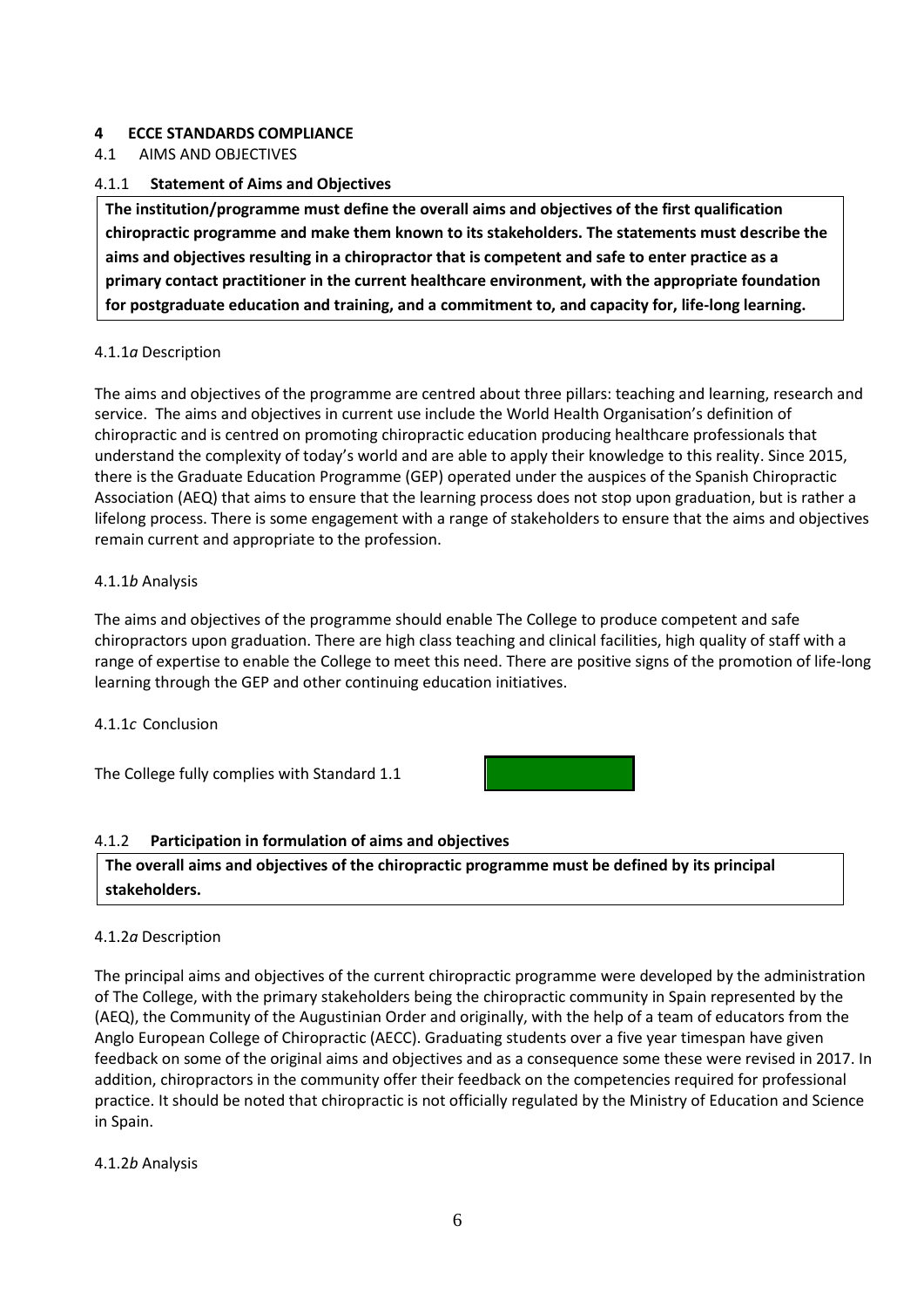There was good evidence that the aims and objectives of The College chiropractic programme have been defined by the principal stakeholders. The recent use of graduating students to further refine these is a positive sign as are the improving links with the AEQ. Recently, two patients who have a long experience of chiropractic treatments have been recruited onto an advisory committee to cover the clinical aspects of the provision. The lack of legal recognition of chiropractic in Spain does in part hamper the inclusion of a wider range of stakeholders.

#### 4.1.2*c* Conclusion

The College fully complies with Standard 1.2

#### 4.1.3 **Academic autonomy**

**The institution/programme must have sufficient autonomy to design and develop the curriculum.**

#### 4.1.3a *Description*

RCU Maria Cristina is a private University Centre managed by the Augustinian Order. Strategic decisions for RCU are made by the Patronate, the administrative committee of the Augustinian Order headed by the Rector. Academic issues are overseen by the Directive Council composed of the heads of the three departments which reports to the Patronate. The College is one of three departments in RCU. Within The College the Quality Assurance Committee together with the senior staff team have autonomy to design and develop the curriculum. They report on the programme's progress and give advice to the Directive Council, currently responsible for academic autonomy of the programme.

#### *4.1.3b Analysis*

The College are fully autonomous in the design of their own curricula which is validated by the RCU. The degrees issued by The College: 'Titulo Superior en Quiropractica' and 'Master Propio en Quiropractica' are not regulated by the state and there is no sign that they will be in the near future. The College is exploring the possibility of regulation from other universities in the EU. However, this does not affect the autonomy of The College who exercise full control in designing and developing their own curricula.

#### *4.1.3*c Conclusion

The College fully complies with Standard 1.3.

#### 4.1.4 **Educational outcome**

**The institution/programme must define the competencies (exit outcomes) that students will exhibit on graduation in relation to their subsequent training and future roles in the profession and the wider healthcare system.**

#### 4.1.4*a* Description

The College has set out their model of the interrelationship between knowledge, ability, skills and competency and have adopted a clear educational approach to specifying educational outcomes. Twenty three general competencies and twenty one specific competencies are set out and are available online to prospective students. Competencies are assessed in a final examination just before graduation.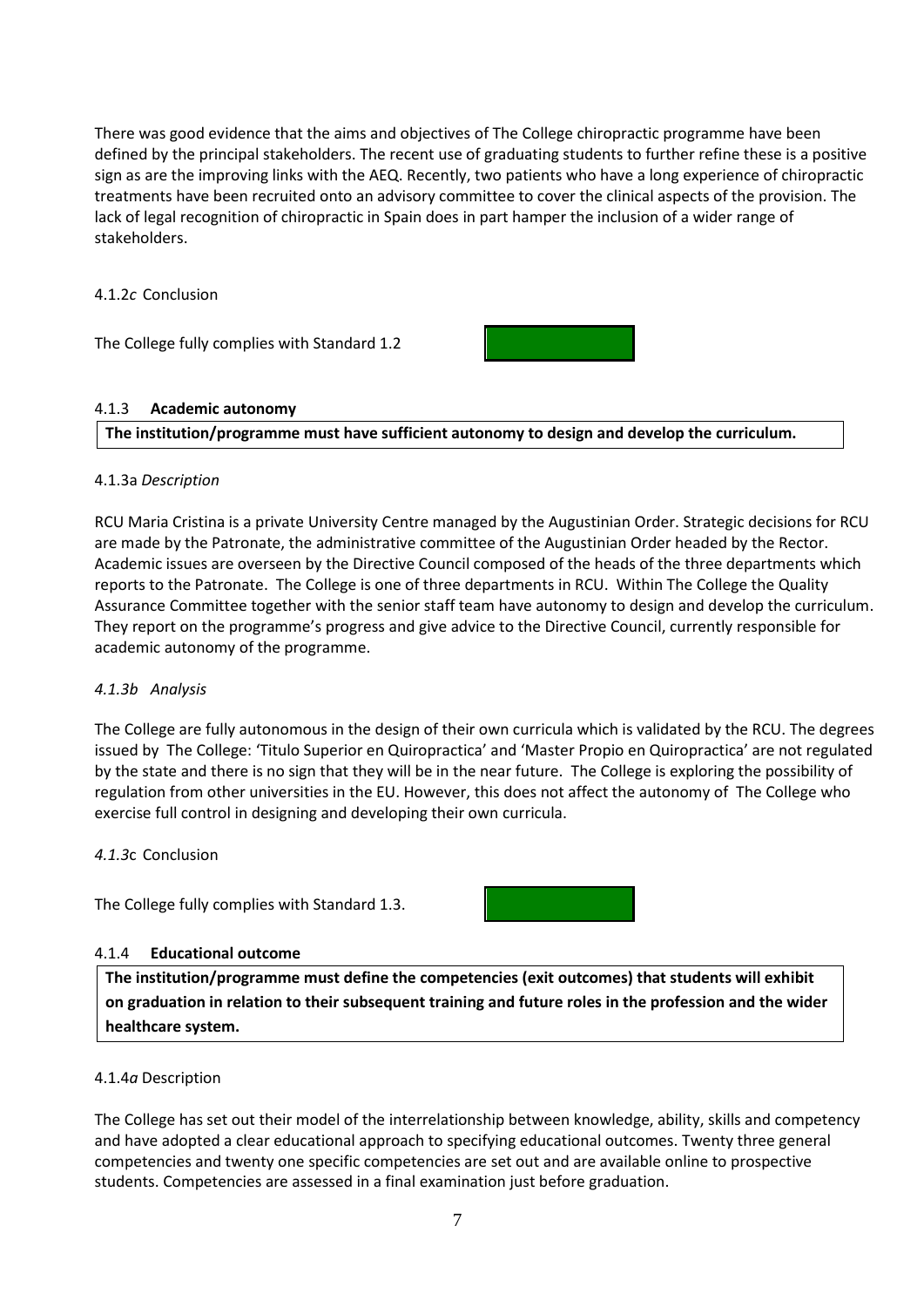### 4.1.4*b* Analysis

The forty-four competencies representing the educational outcomes of the programmes are well thought out and thorough. Students showed a clear understanding of what they are expected to achieve and the skills they are expected to attain.

#### 4.1.4*c* Conclusion

The College fully complies with Standard 1.4.



#### 4.2 EDUCATIONAL PROGRAMME

#### 4.2.1 **Curriculum model and educational methods**

**The institution/programme must define a curriculum model and educational (teaching and learning) methods consistent with the objectives of the curriculum. The curriculum and educational methods must ensure the students have responsibility for their learning, and prepare them for lifelong, selfdirected learning throughout professional life.**

#### 4.2.1*a* Description

The College at present adopts a 4+1 year curriculum delivery as determined by government requirement. Over the five year programme the curriculum is delivered in a spiral progressive format, rather than a linear format. This has its advantages and its weaknesses, but that is not to say it could not work and even work well and could be extended into life-long learning. The College has demonstrated that the curriculum gives students responsibility for their own learning and prepares them for lifelong learning.

#### 4.2.1*b* Analysis

Students appreciate the benefits of the spiral based model. This works effectively and students appreciate the reinforcement which this educational method gives to the learning outcomes. Furthermore the spiral progressive format lends itself directly to lifelong learning as the student is continually returning to reinforce areas of learning while simultaneously deepening their knowledge. It also enables the student to take more responsibility for their learning and to become more autonomous and self-directed learners.

#### 4.2.1*c* Conclusion

The College fully complies with Standard 2.1



#### 4.2.2 **The Scientific Method**

**The institution/programme must teach the scientific method, other forms of research inquiry and evidence-based practice, including analytical and critical thinking. The curriculum must include elements for training students in scientific thinking and research methods.**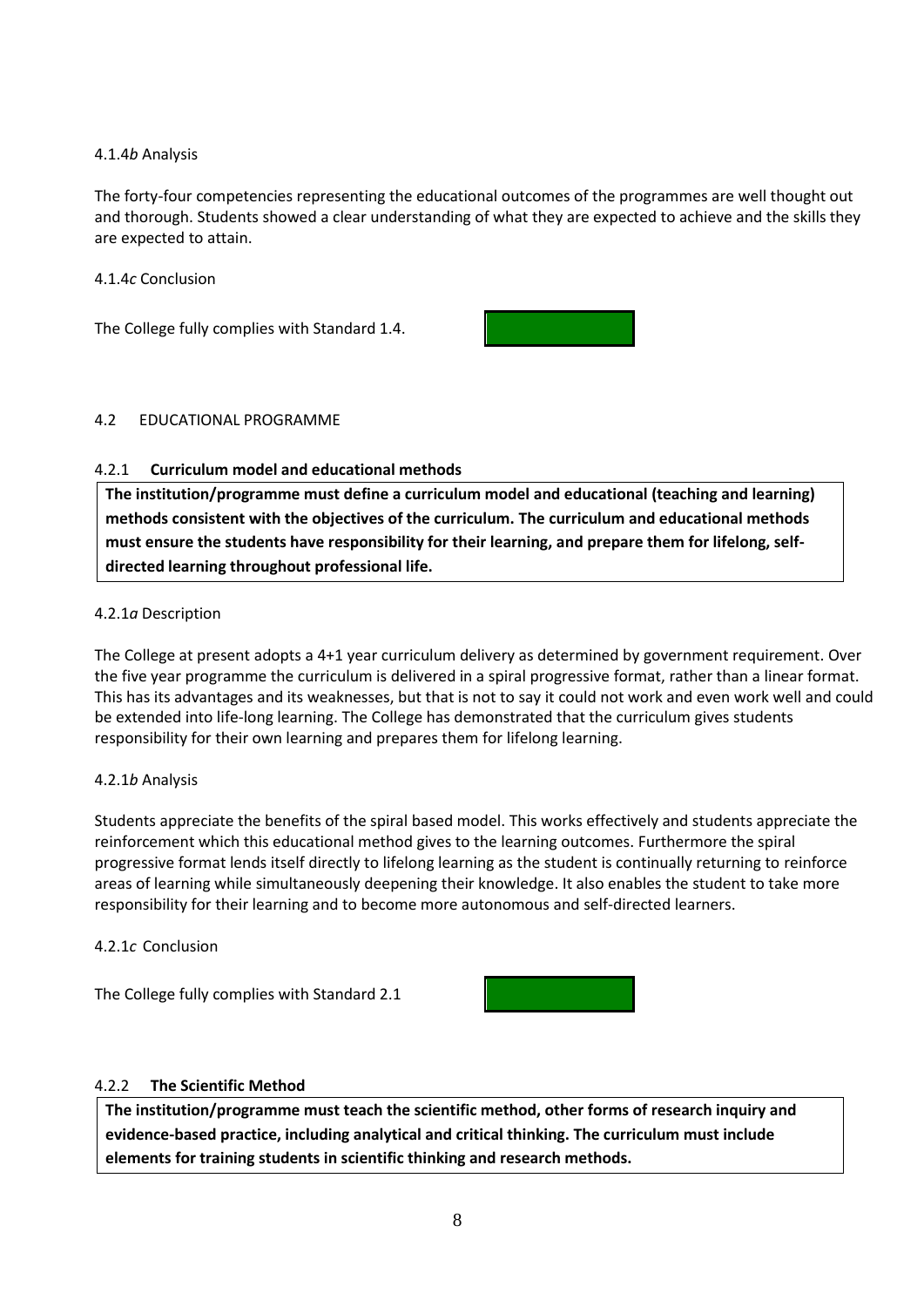#### 4.2.2*a* Description

There is evidence that The College adheres closely to an evidence-based practice paradigm. The College introduces students to research from the beginning of their programme and incorporates this through all five teaching years. An annual Research Week show cases a range of poster presentations with a prize for the best poster.

#### 4.2.2*b* Analysis

All students are encouraged to participate in the Research Week, either by show-casing their own presentations or as observers. Students from other chiropractic institutions are also invited to participate in the poster competition which enables students to become acquainted with the research being conducted in other areas and inspires students in the earlier years of the programme to prepare effectively for the time when they conduct their own research. The scientific method in relation to research is present in all years and students are required to provide scientific references for all their work.

#### 4.2.2*c* Conclusion

The College fully complies with Standard 2.2



#### 4.2.3 **Biomedical Sciences**

**The institution/programme must identify and include in the curriculum those contributions of the basic biomedical sciences that enable a knowledge and understanding of the basic sciences applicable to the practice of chiropractic.**

#### 4.2.3*a* Description

Biomedical sciences are taught in a spiral format to allow the integration of biochemistry, anatomy, neuroanatomy, physiology, histopathology, molecular biology, pharmacology and toxicology from years 1 through to 4 along with a course in clinical problem solving. When interviewed the students reported that they are appreciative of the high quality and high professional standing of the teaching staff.

#### 4.2.3*b* Analysis

It is evident that biomedical sciences are being taught within the curriculum to ensure an understanding of basic science. Students are presented with cases and problems, appropriate to their level of knowledge, within the clinical problem solving courses which amalgamate all biomedical sciences and help bridge the gap between biomedical sciences and clinical sciences.

#### 4.2.3*c* Conclusion

The College fully complies with Standard 2.3

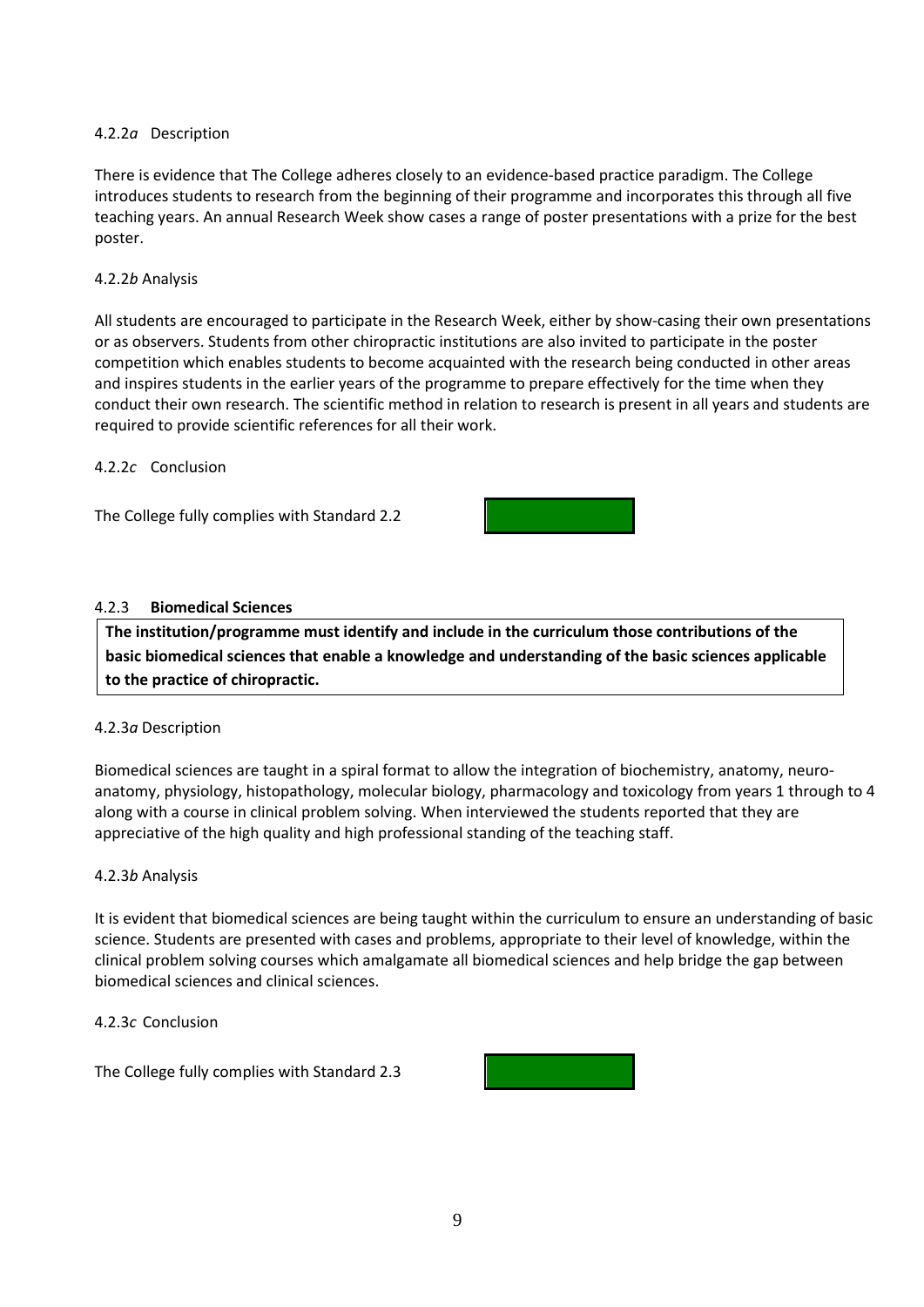#### 4.2.4 **Behavioural and Social Sciences, Ethics and Jurisprudence**

**The institution/programme must identify and include in the curriculum those contributions of the behavioural sciences, social sciences, ethics, scope of practice and legal requirements that enable effective communication, clinical decision-making and ethical practice.**

#### 4.2.4*a* Description

Behavioural and social sciences are included in the curriculum. Effective communication (oral and written communication) is taught in the transferrable skills course in year one of the chiropractic programme and used in a clinical setting with a patient by means a "clinical interview". Applied psychology is introduced in year two, providing the theoretical underpinnings to understanding human response to pain, disability and chronicity. This course connects to a neuro-orthopaedics course dealing with behavioural therapy of pain and rehabilitation. Ethical practice, jurisprudence and areas of professional management are covered in the clinical year.

#### 4.2.4*b* Analysis

Relevant topics in the areas of behavioural and social sciences as well as ethics and jurisprudence are addressed. The College has improved collaboration with other health care professionals. The expansion of the University Chiropractic Centre (CQU) now offers more formal rehabilitation services, delivered by a licensed physiotherapist. The AEQ, the national regulatory body, provides information for the graduating students on the legal and professional aspects of practicing chiropractic in Spain in year five. Unfortunately, the lack of chiropractic regulation in Spain continues to hinder a faster development of a broader multidisciplinary healthcare collaboration.

*In matters of the internal ethics committee please refer to the corresponding standard later in the Report.*

4.2.4*c* Conclusion

The College fully complies with Standard 2.4



#### 4.2.5 **Clinical Sciences and Skills**

**The institution/programme must identify and include in the curriculum those contributions of the clinical sciences that ensure students have acquired sufficient clinical knowledge and skills to apply to chiropractic practice in a primary contact setting.**

#### 4.2.5*a* Description

Clinical science is taught through courses in semiology and propaedeutic science in years 1 to 4. With the spiral curriculum that was previously mentioned, there is a progressive transition from basic science to clinical science. At each level students begin to piece together the knowledge obtained from anatomy, physiology, histology and pathology to gain a better clinical picture and how to assess patients. Chiropractic methods and techniques address the most common adjustive and manipulative techniques and procedures used by the chiropractic professional. Students start by learning the assessment methods from a chiropractic perspective where biomechanics of the spine and other articulations are assessed. Students then go on to learn the manual highvelocity-low-amplitude techniques along with low force, instrument assisted and myofascial techniques.

#### 4.2.5*b* Analysis

It is clear that throughout the course that students are taught at an appropriate level to ensure they have the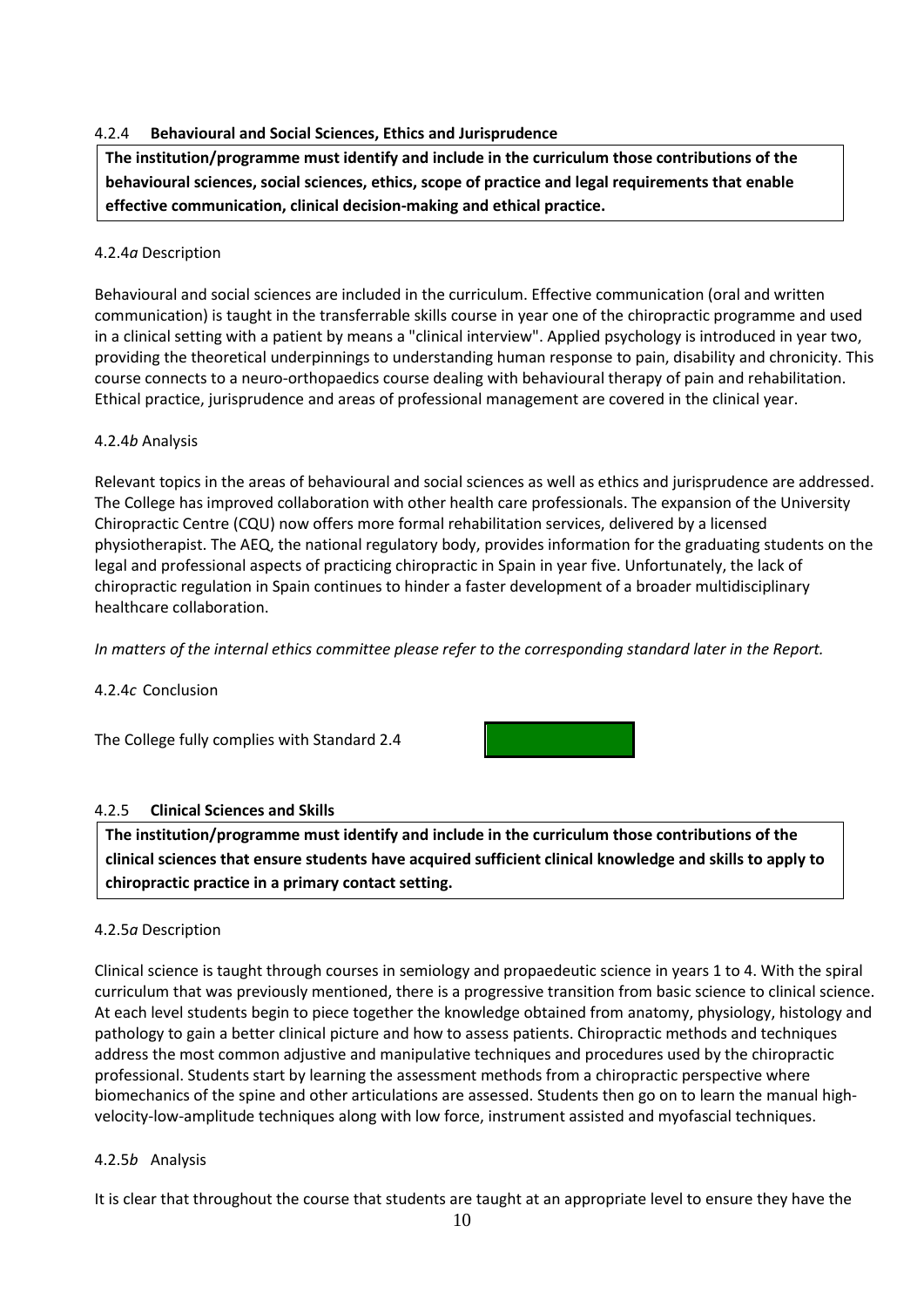necessary knowledge to enter the clinic and then onto professional practice. The quality of the resources within the clinic allows the students to refine their skills ready for professional practice. The introduction of the physiotherapy unit has had a positive affect within the programme allowing students to become acquainted with skills in rehabilitation.

4.2.5*c* Conclusion

The College fully complies with standard 2.5



#### 4.2.6 **Chiropractic**

**The institution/programme must foster the ability to participate in the scientific development of chiropractic.**

#### 4.2.6*a* Description

History of chiropractic and philosophy of chiropractic are taught in the first two years of the programme, leading to the development of a sense of identity, as well as the development of reflective judgement. Students ought to participate in the scientific development of chiropractic especially by refraining from any dogmatic approach to professional practice. Confidence and critical judgment to practice in an ethical and professional way is built. Terminology used in the clinic has changed avoiding confusing terms outside the profession but also improving documentation in the clinic. Having to include a differential diagnosis and searching for articles to validate the working diagnosis reinforces an ethical and evidence based approach.

#### 4.2.6*b* Analysis

The curriculum includes the relevant aspects of chiropractic history and philosophy. The critical appraisal of scientific evidence and exposure to the scientific method starting in year 1 allow the students to acquire the necessary knowledge and enthusiasm to participate in the scientific development of chiropractic. The students are aware that keeping up to date with the evolving knowledge of chiropractic and of other healthcare fields is relevant to the profession, professionalism and ethics.

#### 4.2.6*c* Conclusion

The College fully complies with Standard 2.6.



#### 4.2.7 **Clinical Training**

**The institution/programme must identify and include a period of supervised clinical training to ensure the clinical knowledge and skills, communication skills and ethical appreciation accrued by the student can be applied in practice, and so enable the student to assume appropriate clinical responsibility upon graduation.**

**Every student must have early patient contact leading to participation in patient care.**

#### 4.2.7*a* Description

Since the last evaluation visit a tutor system has been put in place allowing a monthly meeting with the master year students. These meetings aim to review their progression in clinic (based on their credit numbers and evaluation/feedback forms) and to audit difficult cases. The students get a written feedback for the first 200 treatments based on 6 competencies from the clinic tutor (supervisor). This evaluation is used as a progression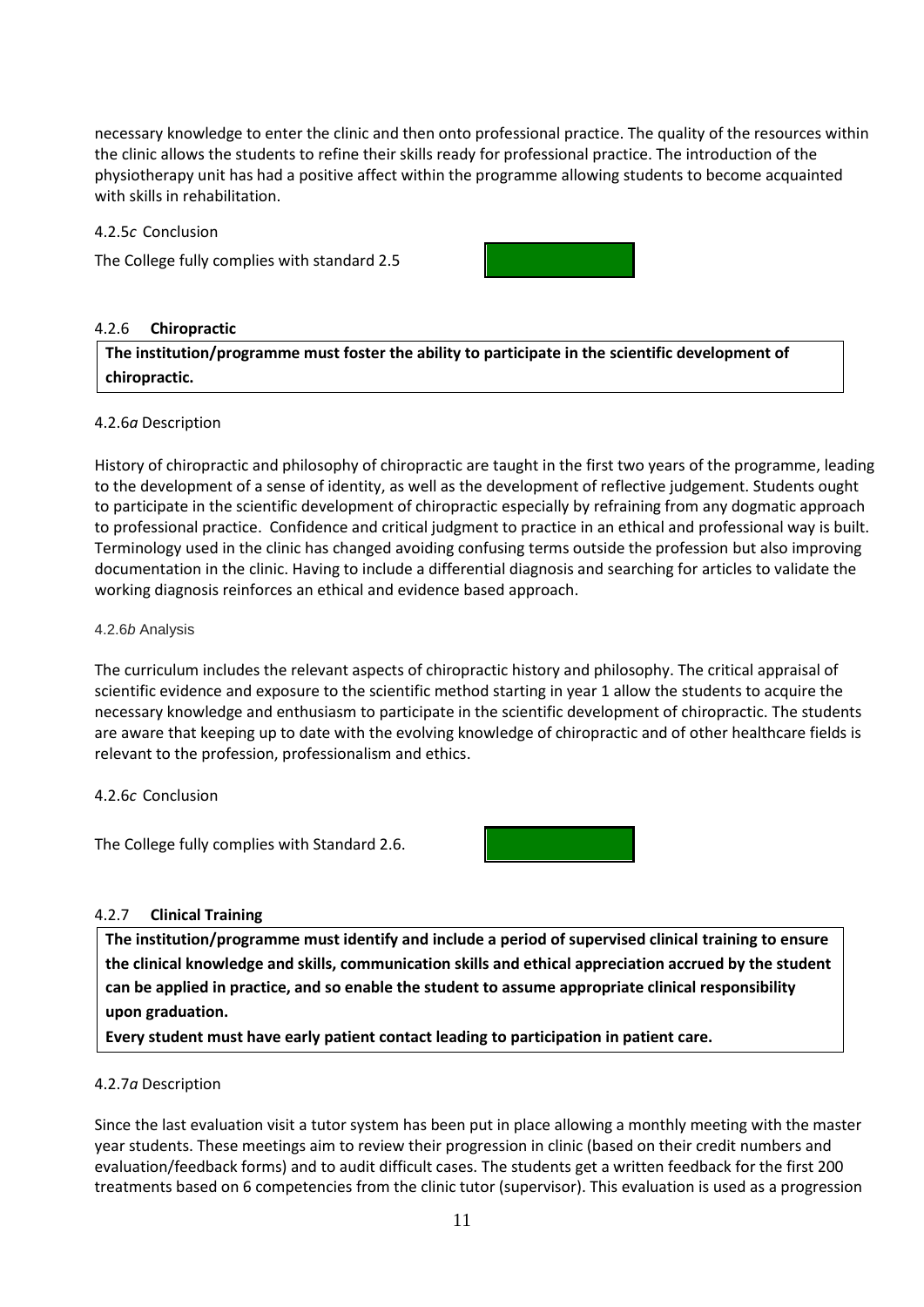tool. To further improve quality during the transition period between the new and existing cohort at the outpatient-clinic the new cohort has to follow the patients for 3-4 treatments. This process improves the hand-over and guarantees more consistency in the treatment. The College offers final year Masters students a number of other off-campus practical learning opportunities. Students participate in rotations giving care to underprivileged patients within an outreach centre in Madrid (Caritas), situated within sheltered accommodation for the homeless. With the expansion of the CQU, it is possible to offer more formal rehabilitation services, delivered by a licensed physiotherapist.

The students have early patient contact leading to participation in patient care. During their clinical year, The College expects students to see 40 new patients and carry out 400 follow up treatments over this time. From a documentation standpoint, The College uses a digital patient file in the clinic to help students to structure their anamnesis, physical examination and management of the patient. The students have to assume appropriate clinical responsibility, keep the patient file up to date, complement with scientific references (evidence-based practice) and therefore contributing to patient safety. Both the students and staff confirmed that there was no lack of patients and the case-mix has improved. Clinical training ends with an exit examination (OSCE) demonstrating their physical examination and patient management competencies.

#### 4.2.7*b* Analysis

A clinic observation programme is in place providing an early opportunity for students to observe clinical procedures in practice. There is close supervision of the students in the clinic, including a formative written feedback mechanism to monitor the progression. Interns are becoming more used to collaborating with other healthcare professionals in an interdisciplinary setting and are learning to refer patients when needed. The focus of the physiotherapy visits is to expose the students to an active care approach. Not only rehabilitation is encouraged, but also patient education on psychosocial factors, pain education, nutritional changes and other lifestyle interventions. Students are learning to appreciate a much wider variety of active interventions that enhance the quality of care provided, aligning their services with the best available evidence. Random inspection of files showed that the scientific references were added as asked, but that there was not necessarily an obvious relationship between the diagnosis, treatment and the references. Nevertheless, some solid methods are used in the clinic to ameliorate this situation. For example by having an orthopaedic surgeon auditing the cases being seen by the students, the therapeutic plan and the evaluation of patient status have been improved and has led to an increased interaction with other health professionals. The diversity of patients has increased as well. The system could be further improved by the introduction of a digitalized form of evaluation for better progress tracking, and the introduction of regular continuous professional development for updating the knowledge and techniques of the clinical supervisors.

#### 4.2.7*c* Conclusion

The College substantially complies with Standard 2.7.

#### 4.2.8 **Curriculum Structure, Composition and Duration**

**The institution/programme must describe the content, duration and sequencing of courses that guide both staff and students on the learning outcomes expected at each stage of the programme, and the level of integration between the basic sciences and clinical sciences.**

#### 4.2.8*a* Description

Even though the Spanish government does not regulate chiropractic education, The College has adopted a five-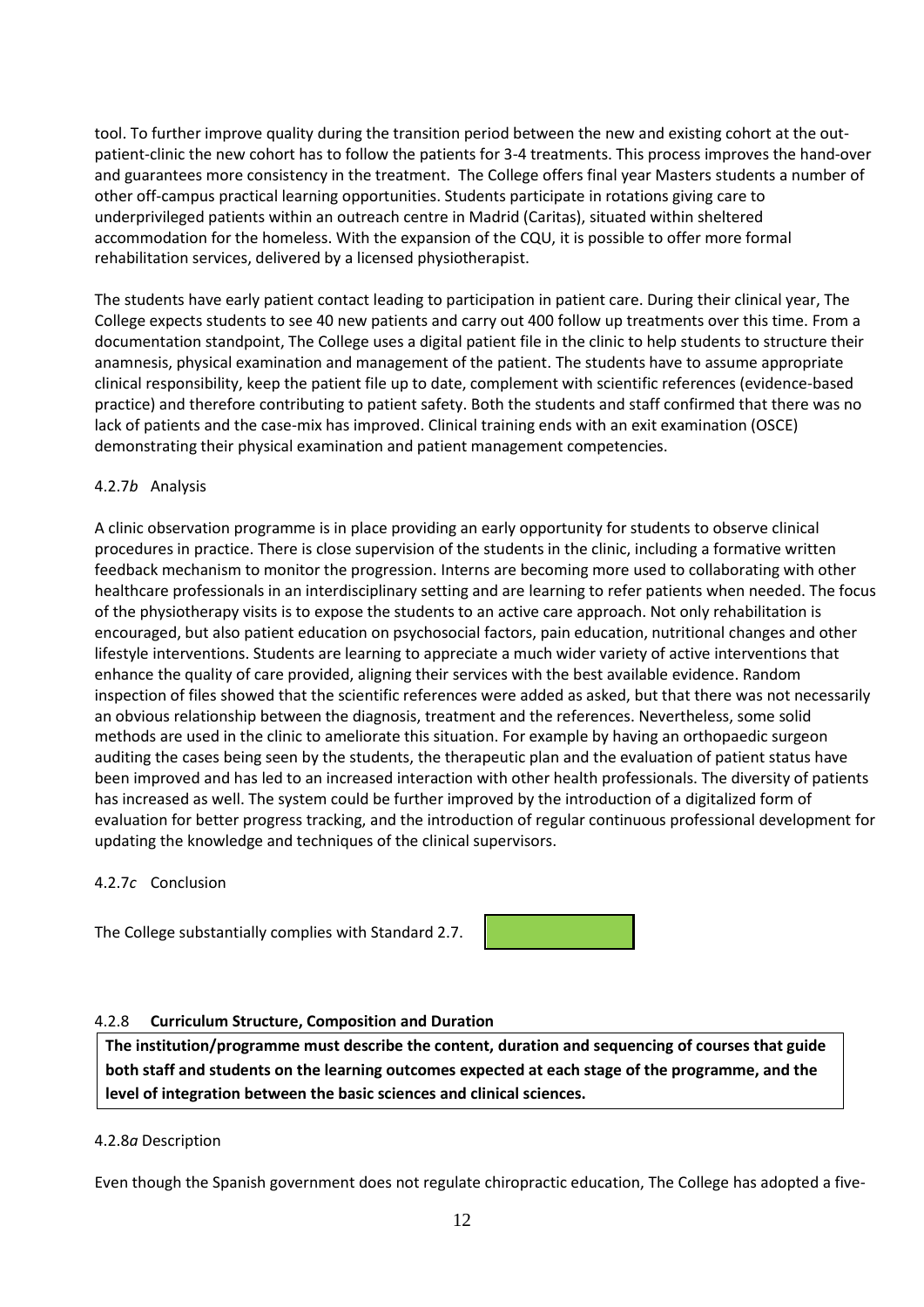year (4 plus 1) programme. The College's chiropractic programme comprises two integrated programmes: the first, a 4 year programme, leading to the first certification in chiropractic and the second being the one-year Master of Chiropractic. This format follows the guidelines adopted by the Spanish educational system. The curriculum is based on the concept of a spiral curriculum allowing revisiting and further developing material covered early in the programme. Tables in the SSR demonstrate the balance between direct contact time and self-directed learning time. All courses seem to have explicit learning outcomes. Another positive feature of the chiropractic programme is the organisation of the courses in each year to facilitate the understanding of the multi-level organization of a pathological process.

#### 4.2.8*b* Analysis

There were no major changes in the overall structure and composition of the programme. The proportion of self-directed learning rises as the student progresses through the programme as well as the balance between clinical and basic sciences. The spiral based teaching model is unified through problem-based learning. The relationship between programme material and future chiropractic practice is well demonstrated.

#### 4.2.8c Conclusion

The College fully complies with Standard 2.8

#### 4.2.9 **Programme management**

**A curriculum committee (or equivalent (s)) must be given the resources, responsibility, authority and capacity to plan, implement and review the curriculum to achieve the aims and objectives of the chiropractic programme.**

#### 4.2.9*a* Description

The programme is entirely managed by The College on behalf of RCU. The curriculum is reviewed by three separate groups. At the first level the curriculum delivery is reviewed by the Academic Council which is composed of the faculty staff and student representatives who consider student feedback and recommend steps for improvement. The Quality Assurance Committee reviews student and other course data twice per year and reviews the curriculum in the light of its findings. The senior staff team have the final say in any changes to the curriculum. At the time of the last report The College planned that the processes of curriculum review would be given formal status with the establishment of a Curriculum Committee but this approach was never fully implemented. There is a limited role for some stakeholders to influence the curriculum.

#### 4.2.9*b* Analysis

Many of The College's processes are informal and need to be made formal. Annual programme monitoring occurs in an informal way which considers student feedback and student data but which would be better captured formally in an annual monitoring report for each programme. The development of a team action plan arising out of the annual monitoring report would further help to formalize programme management and place it on a better footing. Two external examiners were appointed for this year only which is a good and necessary step forward but this needs to be made more consistent with a longer appointment period. Furthermore there is a need to show that the external examiner reports feed into the programme quality processes and are acted upon in an auditable way. All external examiner reports should receive a reply detailing the action taken. Stakeholder involvement could make an important contribution to changes by adding representatives from professional bodies, universities and patient groups.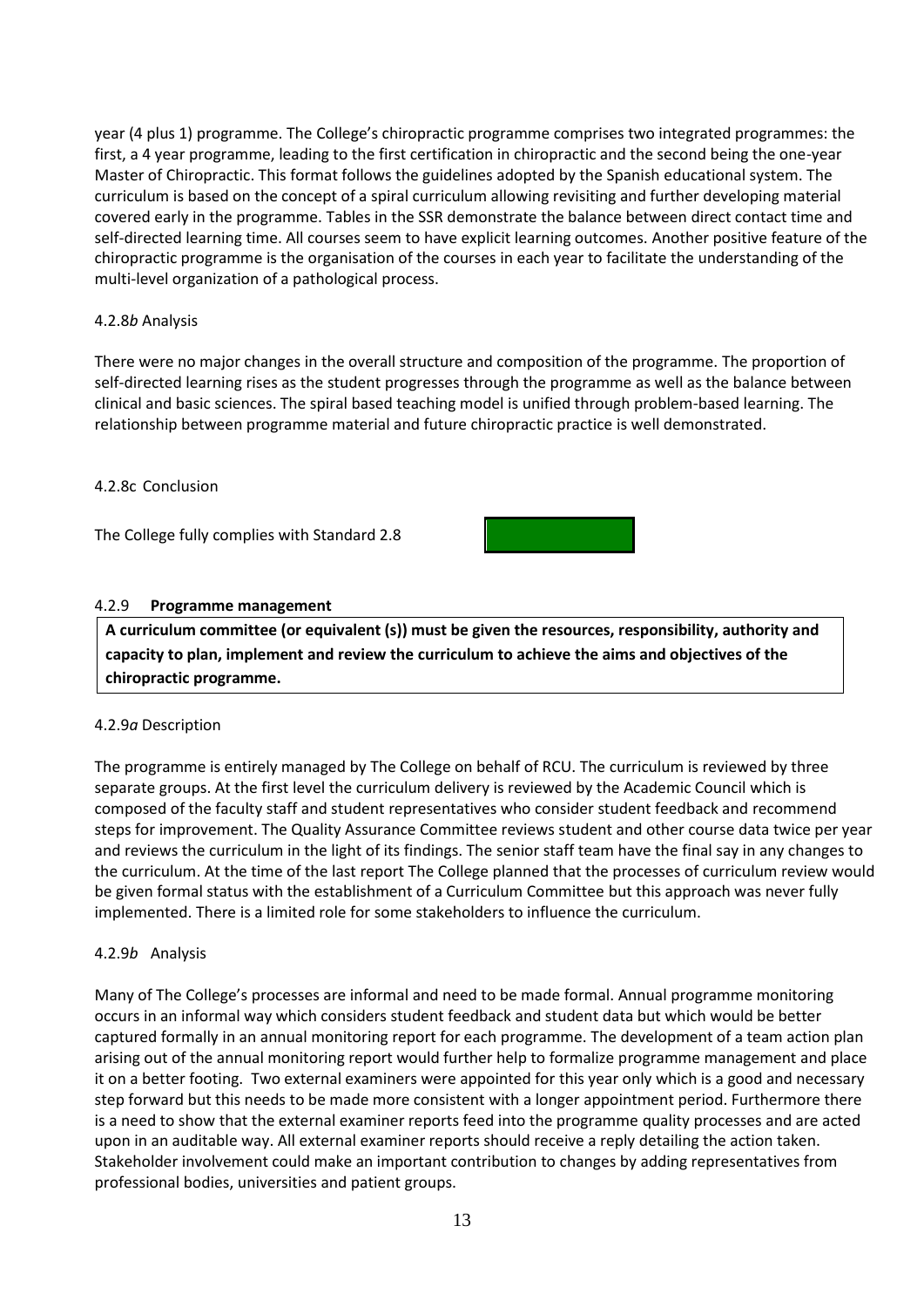#### 4.2.9*c* Conclusion

The College substantially complies with Standard 2.9.



#### 4.2.10 **Linkage with subsequent stages of education and training, chiropractic practice and the health care system**

**Operational linkage must be assured between the first qualification programme and the subsequent stage of training or practice that the student will enter after graduation. The curriculum must reflect the environment in which graduates will be expected to work and be responsive to feedback from graduates, the profession and the community.**

#### 4.2.10*a* Description

The clinical training portion of the curriculum is designed in a manner that prepares the students to the practice they will enter after graduation. In the first certification programme, members of the national association (AEQ) share, their experience on how they practise, the challenges in getting started and the current economic situation. Speciality modules such as the geriatrics and health aging or the outreach clinic provide training for the intern in regard to specific populations. The RCU career service office provides information on chiropractic and clinical job opportunities in Spain and worldwide and is responsible for the externship programme. Two exchange programmes allow for international mobility. The international shadowing programme was introduced in 2017 aiming to provide access to the clinic environment, practice experience as observers and to prepare students for clinical training. A new agreement with UQTR, the student research training, promotes international research training for undergraduate students to year 3 students. Humanitarian trips and AEQ presentations for graduation students are other ways to increase the contact between graduates and professionals.

#### 4.2.10*b* Analysis

Linkage to subsequent stages of chiropractic education and training, chiropractic practice seems to be given as appropriate in a health care system without legal basis for the chiropractic profession. There is evidence that The College has increased its network of collaborating institutions, including the student research training agreement with UQTR and the growing collaboration with the Jimenez Diaz Hospital Research Foundation. Students are very excited and motivated when participating in such activities. A "faculty-training programme" is offered with the purpose of generating a pool of professionals interested in teaching. The AEQ CPD activities available for fourth and fifth year students are used to foster collaboration with The College. The Graduate Education Programme offered by AEQ has been implemented in 2016. Graduates intending to practice in Spain have to undergo the 1-year programme before becoming a full member. AEQ membership is not mandatory. An official formal feedback mechanism from graduates and the profession has still to be put in place.

#### 4.2.10*c* Conclusion

The College fully complies with standard 2.10.



### 4.3 ASSESSMENT OF STUDENTS

#### 4.3.1 **Assessment methods**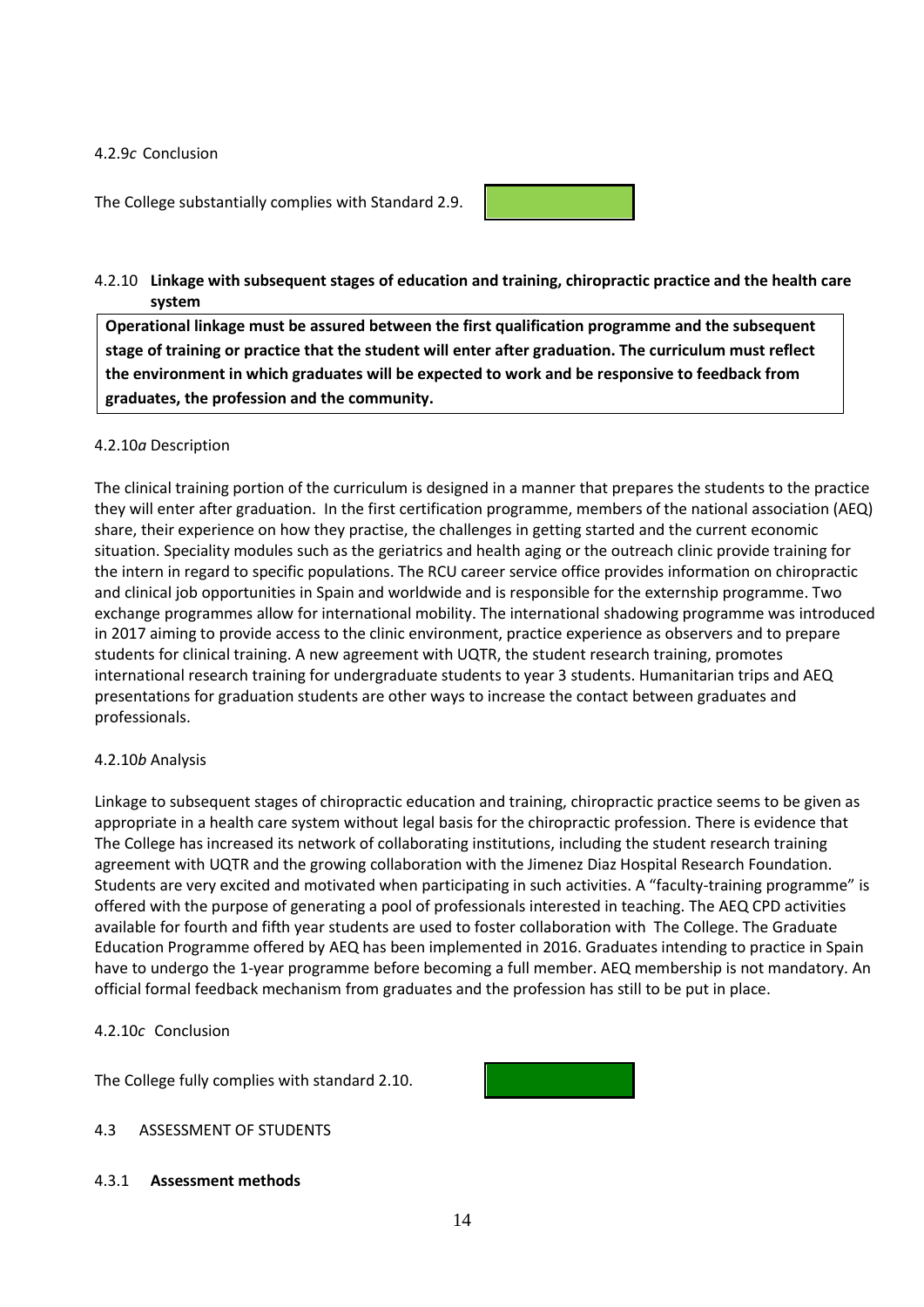**The chiropractic institution/programme must define and document the methods used for assessment, including the criteria for progression and appeals procedures. Assessment methods must be regularly evaluated, and new assessment methods developed as appropriate.**

#### 4.3.1*a* Description

The College uses a variety of assessment methods during the course of the programme including; written examinations, oral presentations poster presentations, participation in classroom activities and object structured competency examinations. Examination regulations are included in the student handbook which specifies provision for students with special needs and the appeal process. The rules for progression and appeal are understood by the students. Mitigating circumstances are also taken into account. There is no process for quality assurance of written assignments or examinations before they are presented to the students. Examinations have no consistent rubric for the breakdown of marks. There is limited quality assurance of some of the marked assignments but this is not consistent across the programme. Plagiarism detection software is not used at present but is planned to be used shortly and the faculty have been trained in its use over the summer.

#### 4.3.1*b* Analysis

Quality assurance needs to be applied consistently during the assessment process and the senior staff team accept that they would have difficulty in assuring themselves that the assessment is rigorous with the present processes. There is a need for all assignments and examinations to be internally checked for accuracy, level and appropriateness by an appointed team member acting as internal verifier. After internal checking they should also be externally checked by the external examiner before being issued to students. In addition the marking of assignments and examinations should be internally and externally checked by taking an appropriate sample in the same way. It is incumbent on the Quality Assurance Committee to assure itself that the methods of assessment currently in use are appropriate for the material being examined and promote learning.

4.3.1*c* Conclusion

The College is partially complies with Standard 3.1



#### 4.3.2 **Relation between assessment and learning**

**The assessment principles, methods and practices must be appropriate to the learning outcomes and the educational aims and objectives, and promote appropriate learning practices.**

#### *4.3.2a* Description

Assessment is structured around the learning outcomes. Unit descriptors are provided and are available to the students which specify a detailed summary of the assessment requirements for each unit. There is an examination board, called by the College, an evaluation event, which the whole faculty attends twice per year to deliberate on the results student by student. However the absence of pedagogical expertise results in a limited consideration being given to the current appropriateness of assessments which are not checked by other members of the team.

#### *4.3.2b Analysis*

In general the assessment principles, methods and practices are appropriate to the learning outcomes and the structure of assessments facilitates higher level learning. Although staff exhibit strong professional chiropractic experience they have limited pedagogical knowledge. This means that assessment principles are not as clearly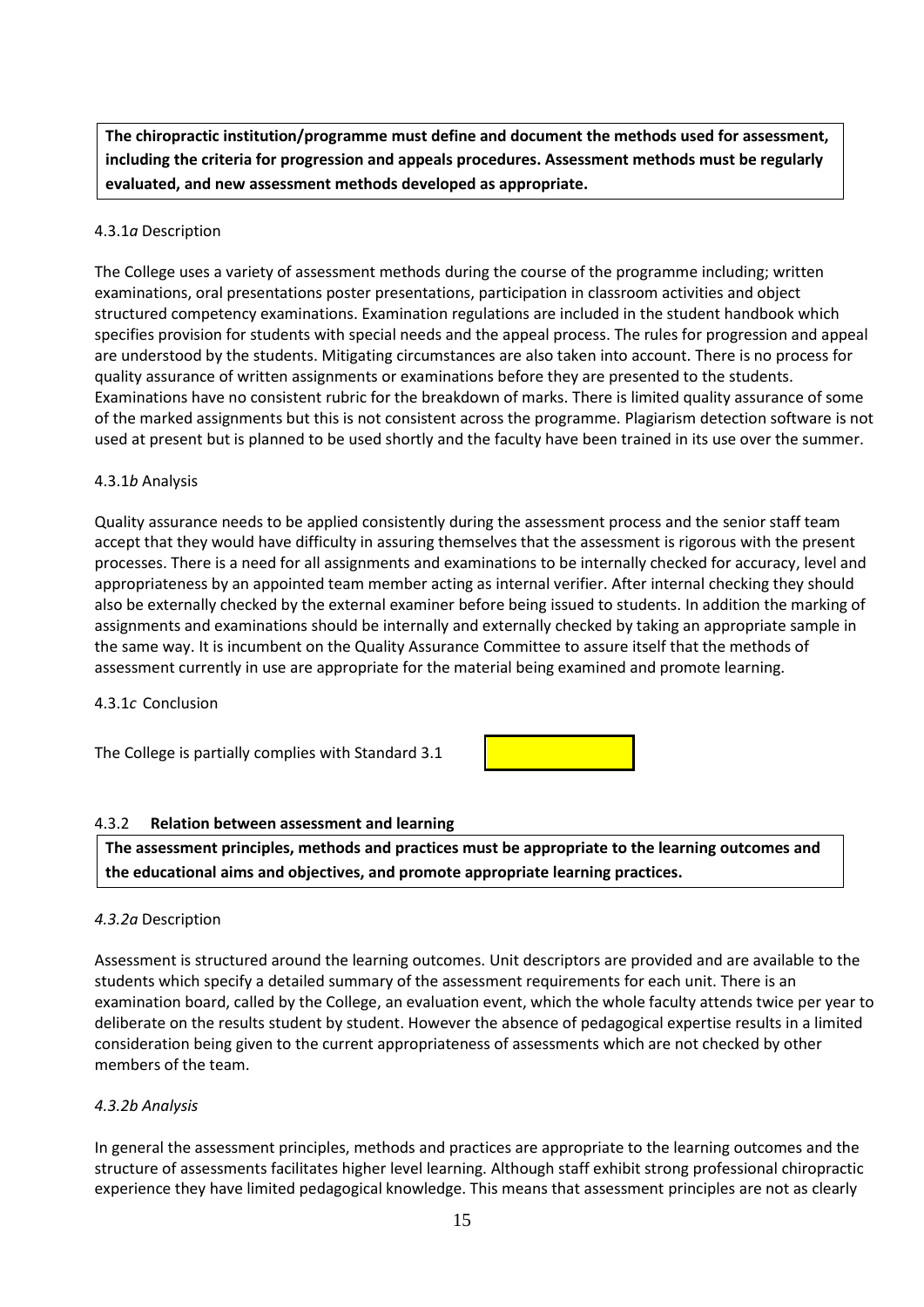understood or embedded in the programme as they need to be. Some part time staff have a stronger pedagogical background and it would be advantageous for the teaching team to be able to draw on a their wider educational experience in the use of assessment processes.

#### *4.3.2c Conclusion*

The College substantially complies with Standard 3.2



#### 4.4 STUDENTS

#### 4.4.1 **Admission policies and selection**

**The institution/programme must have a clearly defined admission policy that is consistently applied, and that includes a clear statement on the rationale and process of selection of students.**

#### 4.4.1*a* Description

The admission of students onto the chiropractic programme is in accord with those laid down by the Ministry of Science and Education in Spain. There are defined polices for students (those initially applying, those transferring from other chiropractic courses with previous credits, those with previous degree level university qualifications) who come from other EU countries and for those outside of the Community. Provision is made to accommodate students with any form of disability. All applicants sit an entrance examination which includes a psychometric test and language proficiency. These outcomes feed into a formal interview with a psychologist. Information on the programme is provided both in printed and electronic formats. The College holds frequent open days for prospective students and participants in careers fairs. All these recruitment matters are managed centrally by the Department for Promotion.

#### 4.4.1*b* Analysis

A rigorous admissions system is in place at The College and this operated by the centre. Fair and consistent admission policies are evident that cover all different types of applicant who might enter the programme. These systems have been in place for several years and appear to be working well, even though the number of students recruited onto the programme is decreasing. There appears to be no issues over the use of the psychological tests to identify students who might be a risk whilst on the programme. Additional help is given on admission to those students who enter the programme whose first language is not Spanish.

#### 4.4.1*c* Conclusion

The College fully complies with Standard 4.1.



#### 4.4.2 **Student intake**

**The size of student intake must be defined and related to the capacity of the chiropractic institution/programme to provide adequate resources at all stages of the programme.**

#### 4.4.2*a* Description

The programme is able to recruit up to 30 students per annum including up to 5 applicants with advanced-status entry and/or students from outside of Spain. Advanced-status entry can be achieved if a candidate already has a degree in health science. It also includes students transferred from other accredited chiropractic programmes,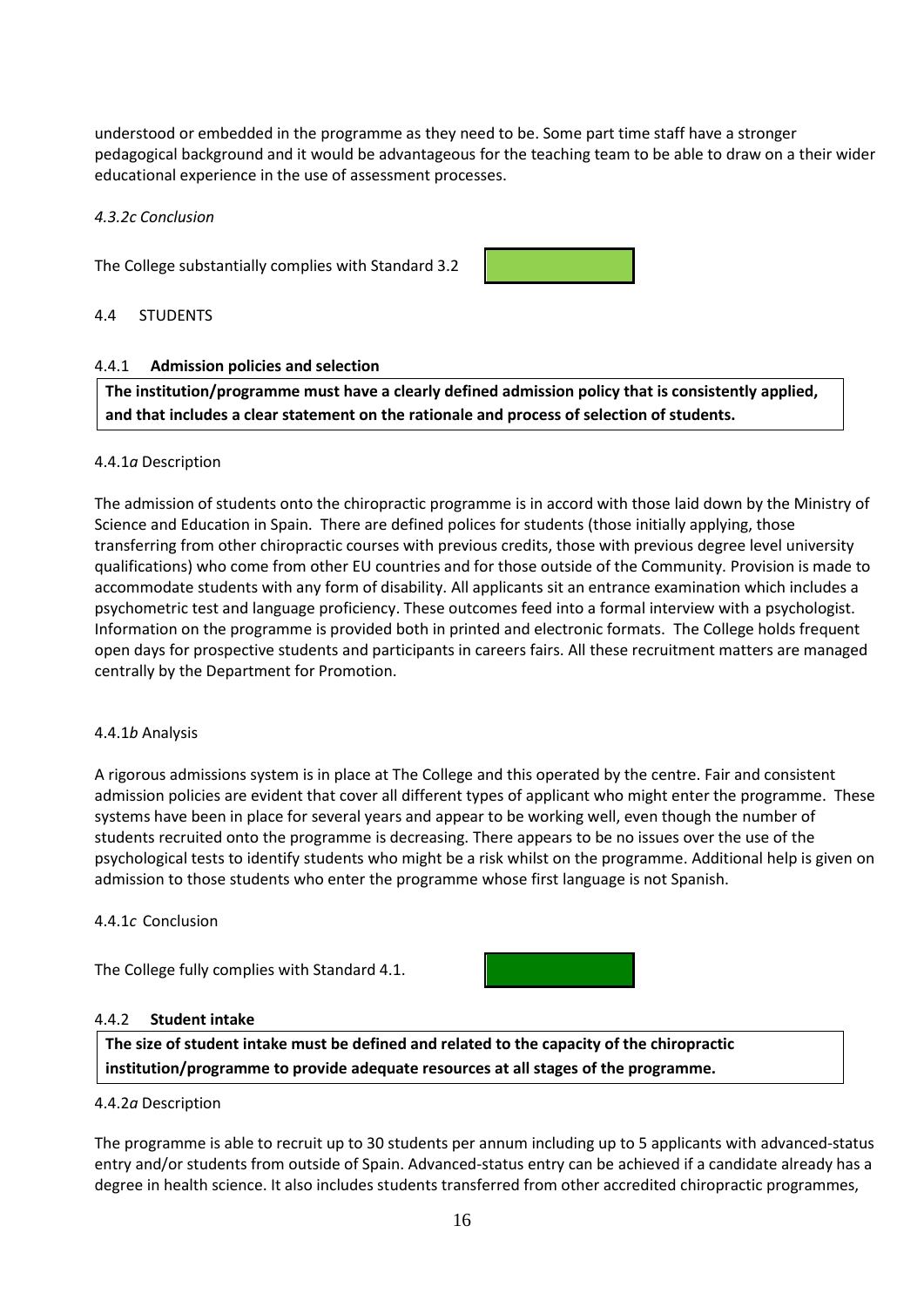and fulfils the requirements to study at a Spanish university. Students from non-accredited institutions have to enter the course in year 1. The majority of the students are referred from the AEQ. Admissions have dropped to 8 students this year. All marketing functions have been transferred to RCU two years ago. RCU seems to be overwhelmed and The College would prefer to have more control over its marketing.

#### 4.4.2*b* Analysis

The cohorts are low compared to the capacity of 30 per cohort. A challenge for the institution is to convince potential students to pay for a non-regulated education. There are no plans to increase enrolment until the current target number is consistently achieved. The use of more social media could be considered, but printed materials are still needed in this market. Intensifying the marketing through the AEQ and chiropractic conferences might increase the student cohorts.

#### 4.4.2*c* Conclusion

The College fully complies with Standard 4.2.



#### 4.4.3 **Student support and counselling**

**The institution/programme must offer appropriate student support, including induction of new students, counselling in terms of student progress and other academic matters, and personal and social needs of students.**

#### 4.4.3*a* Description

Each class is assigned a tutor which is part of the faculty staff who they can go to with any problems or concerns. The tutor will then seek resolution for the student which may involve reporting the matters to the Executive or Academic Council. There is also a licensed psychologist available. If the student requires professional assistance, a referral is offered. As the RCU is a religious university, the Augustinian Order also provides pastoral care should the student request it.

#### 4.4.3*b* Analysis

The teaching and administrative staff are very committed to the students and are prepared to take the time to assist them wherever necessary. They are willing to stay behind after classes to support the students with any additional questioning they have. Students report that the tutors are very approachable and they feel they can speak to them freely regarding their problems. No students reported the need for the psychologist but were aware of the referral route. Students in the final year praised the support of the clinic supervisors with the assistance of the workload in the final year.

4.4.3*c* Conclusion

The College fully complies with Standard 4.3.



#### 4.4.4 **Student representation**

**The institution/programme must support student representation and appropriate participation in the**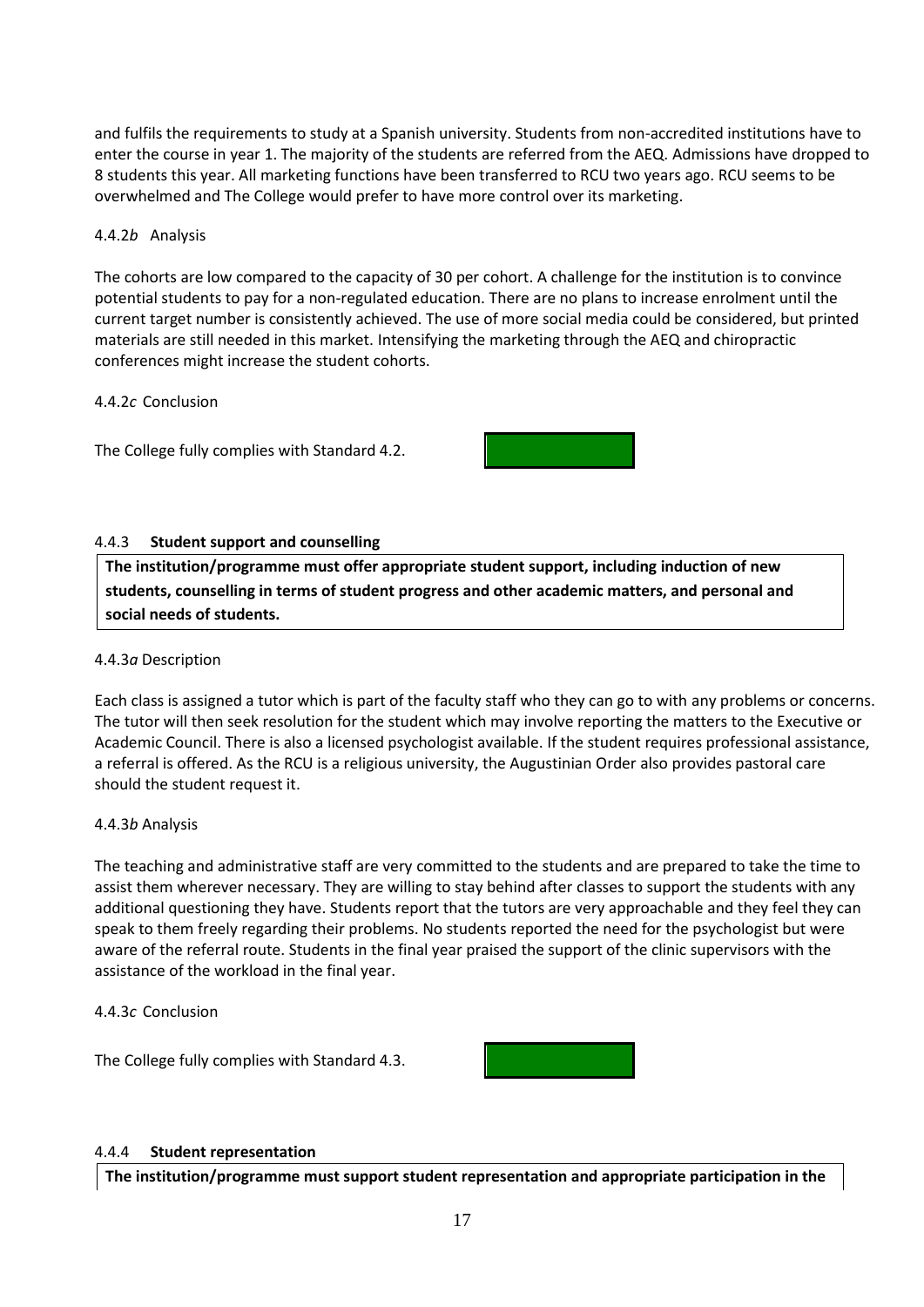### **design, management and evaluation of the curriculum, and in other matters relevant to students.**

#### *4.4.4a Description*

Each class has a delegate and vice delegate which communicate directly with the faculty and course director on behalf of the class. There is also The College WCCS chapter and a chapter within the Spanish Chiropractic Association (AQE). There is also a biannual meeting between the Academic Council and the Quality Assurance Committee where a student representative is invited to act as a liaison between the student body and faulty. There is no formal Students' Union.

#### *4.4.4b Analysis*

Students reported that the institution is too small for a formal Students' Union and they do not have many opportunities to mix with the business and law students. However, they arrange informal 'get togethers' such as friendly football matches. The College supports student representation and there is some limited participation in the design, management and evaluation of the curriculum, and in other matters relevant to students.

#### *4.4.4c Conclusion*

The College substantially complies with Standard 4.4



### 4.5 ACADEMIC and CLINICAL FACULTY (STAFF)

#### 4.5.1 **Faculty (Staff) recruitment**

**The institution/programme must have a faculty recruitment policy which outlines the type, responsibilities and balance of faculty required to deliver the curriculum adequately, including the balance between chiropractic and non-chiropractic faculty, and between full-time and part-time faculty.**

#### 4.5.1*a* Description

Recruitment of all staff is handled centrally by the Administration Department. There are robust polices in place that govern the necessary academic qualifications and professional requirements of teaching staff. There is a small full-time faculty of qualified chiropractors and other allied healthcare professional who deliver the curriculum. Much use is made of a large number of part-time staff for delivery of the non-clinical aspects of the programme and overseeing the clinical training (chiropractic, physical therapy, orthopaedics, radiology and neuroscience). Many of these tutors hold full-time positions at either Universidad Complutense de Madrid or Universidad Alcada de Henares with several possessing PhDs and Doctor of Medicine degrees. Many of the parttime complement are engaged in research at their own universities and elsewhere.

#### 4.5.1*b* Analysis

The number of full-time faculty staff has increased in recent years and with the continuing relatively low levels of student recruitment the teaching staff numbers are sufficient to deliver the programme successfully. There is presently a very good staff-student ratio. There is a heavy reliance on part-time staff working elsewhere to facilitate the programme. Most of these appear to be well integrated into the chiropractic programme and encouragingly have recently started to initiate research links with The College. There was limited evidence of a new staff induction programme, however, this seems to be on semi-formal basis.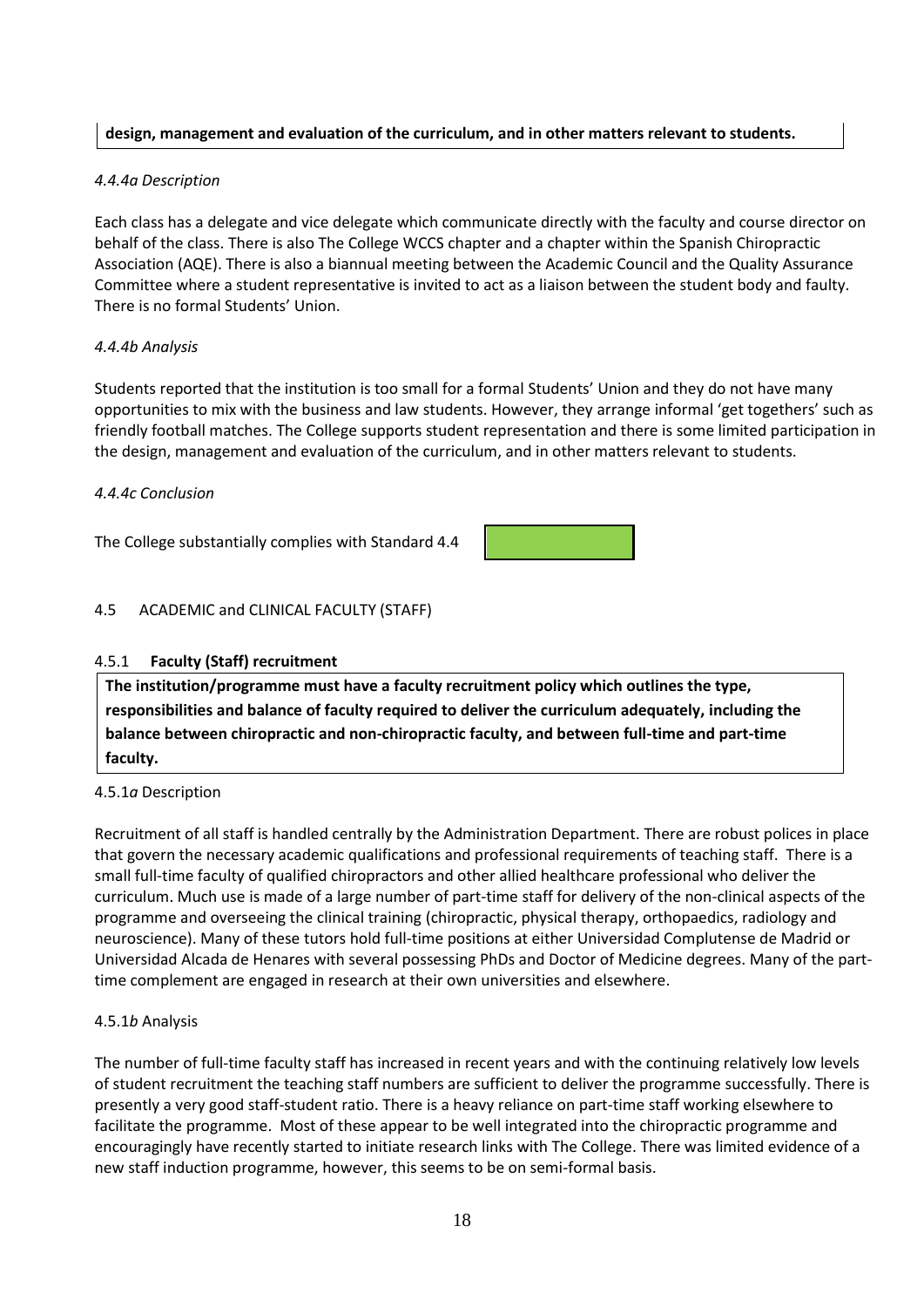#### 4.5.1*c* Conclusion

The College substantially complies with Standard 5.1



#### 4.5.2 **Faculty Promotion and Development**

**The institution must have a faculty policy that addresses processes for development and appraisal of academic staff, and ensures recognition of meritorious academic activities with appropriate emphasis on teaching and research.**

#### 4.5.2*a* Description

There is no formal appraisal system in place at RCU in either the law or business administration faculties due to the provision being validated by Universidad Complutense de Madrid. However, The College has developed its own model to cover their faculty appraisals. This is based on a DOCENTIA system (covering three domains: teaching and planning, development of teaching and results and innovation) that is used widely at most other higher educational institutes in Spain. The evaluative process takes into consideration comments from students, the staff member and The College Executive Committee. The DOCENTIA system started at The College in 2017 and the first cohort of staff to be evaluated will be in 2020 which is based on a three-year cycle of comments to be garnered. Remuneration in the Spanish system is determined by academic title (e.g. Full Professor, Associate Professor, Assistant Professor). Promotion from one category to the next depends on the time employed at and the academic work produced (teaching, research and publications).

#### *4.5.2b Analysis*

Much progress has been made under this competency since the last accreditation visit in 2015. It was evident that a new system of faculty staff appraisal had been set up and was starting to gather data to feed into the three year cycle of the DOCENTIA process. All staff are encouraged to undertake research within The College and elsewhere and to go on short-term study visits to other institutes. Staff can apply to RCU for internal funding to support them to attend scientific conferences and workshops.

#### *4.5.2c Conclusion*

The College substantially complies with Standard 5.2.

#### 4.6 EDUCATIONAL RESOURCES

#### 4.6.1 **Physical facilities**

**The institution/programme must have sufficient physical facilities for the faculty, staff and the student population to ensure that the curriculum can be delivered adequately, and library facilities available to faculty, staff and students that include access to computer-based reference systems, support staff and a reference collection adequate to meet teaching and research needs.**

#### 4.6.1*a* Description

The College is housed in the five buildings of the RCU. All facilities remain in close proximity with the exception of the anatomy laboratories located off campus at the UCM in Madrid, and the chemistry and physiology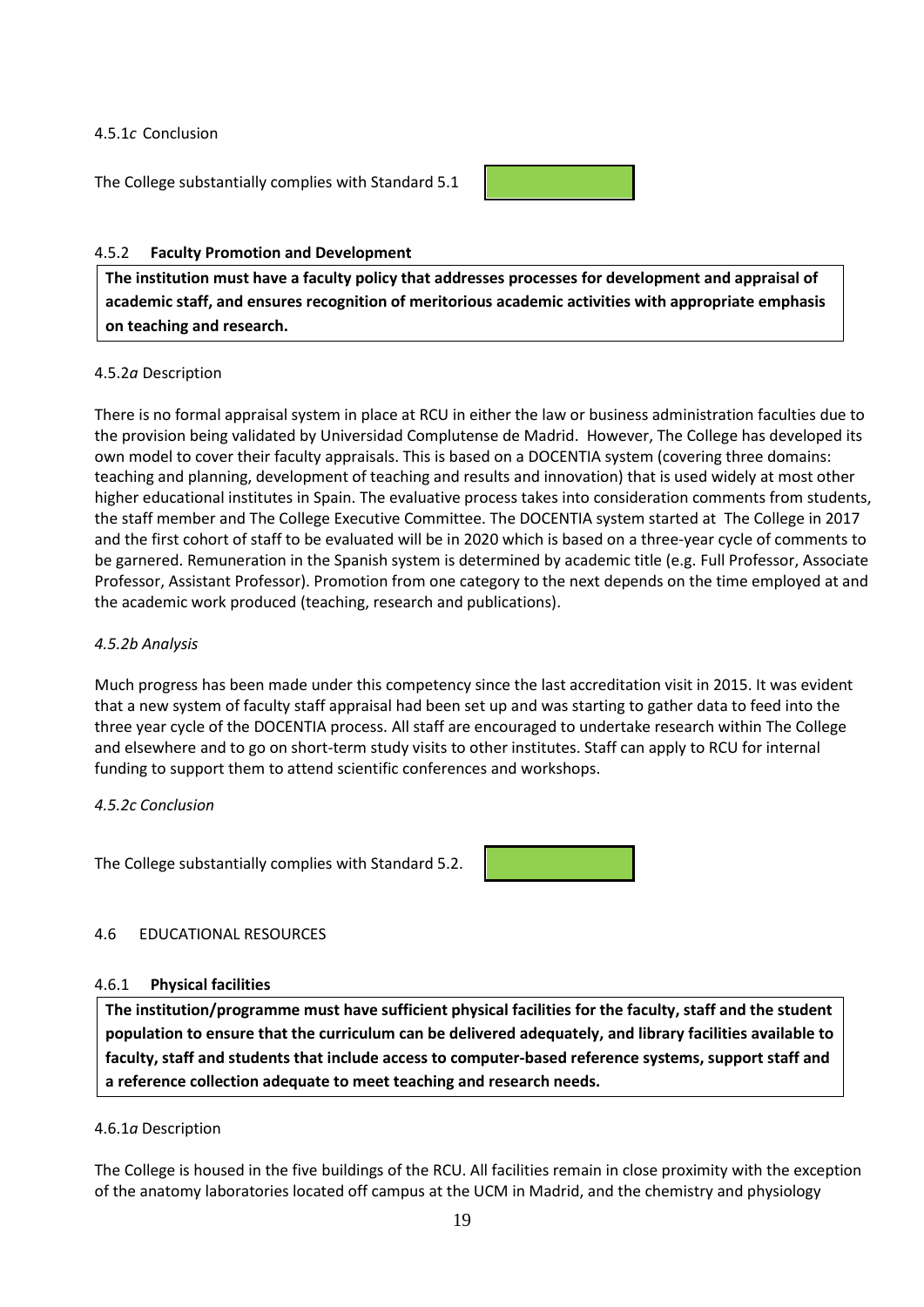laboratories located in the Monastery of El Escorial. The College is well equipped. All classrooms have AV equipment and Wi-Fi access. All Offices also have Wi-Fi access. The two spacious techniques rooms contain a range of tables for practice purposes. The RCU library houses relevant texts and journals for the chiropractic programme although exchange of materials between students and staff is mainly electronic.

4.6.1*b* Analysis:

The installations of the chiropractic programme went through a process of improvement and renewal in 2018. The buildings as well as rooms visited on site provide a pleasant academic environment for students and staff and are all well equipped to ensure an adequate delivery of the curriculum. The physical facilities conform to local health and safety standards.

#### 4.6.1*c* Conclusion

The College fully complies with Standard 6.1.



#### 4.6.2 **Clinical training resources**

**The institution/programme must ensure adequate clinical experience and the necessary resources, including sufficient patients with an appropriate case-mix, and sufficient clinical training facilities including sufficient equipment and treatment rooms.**

#### 4.6.2*a* Description

The College has three separate units for clinical training consisting of; a student clinic for year 4, a primary outpatient clinic and a chiropractic outreach (offsite) unit. The outpatient clinic has 13 new treatment rooms. There is one wide room for the physiotherapy unit. The clinic has a licence from the Health Department of Madrid enabling the teaching of rehabilitation and employment of other healthcare providers including physiotherapists. This enables the clinic to have a firm legal foundation within Spain. The outreach unit operates within a Roman Catholic Church Charity in Madrid and cares for underprivileged people including HIV-positive individuals. Students are also able to participate in outreach abroad.

#### 4.6.2*b* Analysis

The student clinic has been moved closer to the main clinic which allows optimizing human resources (reception and supervisors) and promoting better integration between the year 4 students and the interns. The introduction of a rehabilitation clinic has been a positive addition. Legal issues around physiotherapy in Spain have meant that students can only assist and/or observe a physiotherapist. Nevertheless, this situation promotes a more active approach to patient management. More out-site input from other health professions is available. Patient numbers are increasing, particularly the number of new patients, with the help of the AEQ and the introduction of a rehabilitation unit which has also led to a greater case mix. The College ensures adequate clinical experience and resources, and has demonstrated sufficient clinical training facilities with sufficient equipment and treatment rooms.

#### 4.6.2*c* Conclusion

The College fully complies with Standard 6.2.

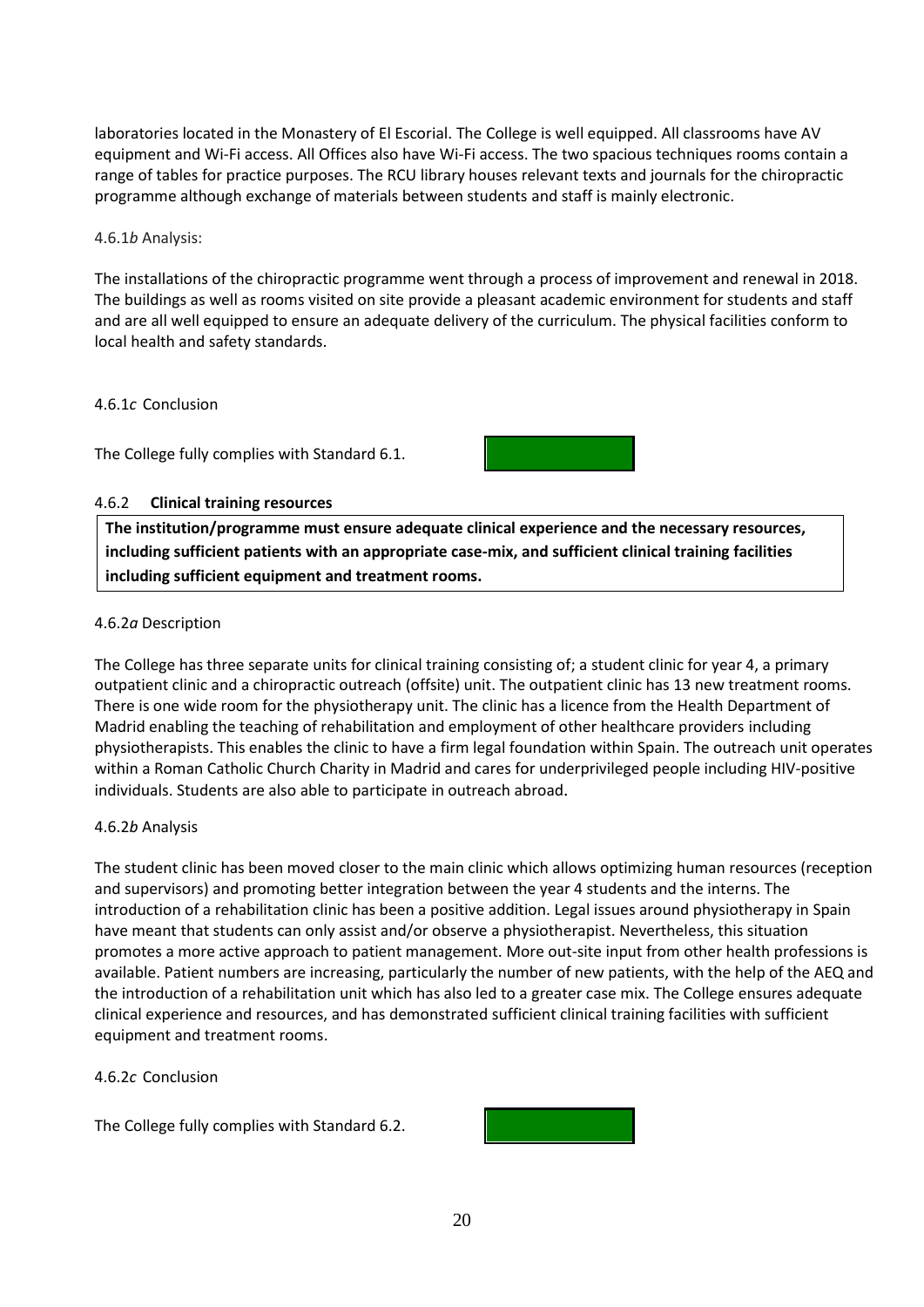#### 4.6.3 **Information Technology**

**The institution/programme must have sufficient IT facilities for faculty, staff and students to ensure the curriculum can be delivered adequately, and that IT is effectively used in the curriculum. Students must be able to use IT for self-learning, accessing information and managing patients.**

#### 4.6.3*a* Description

The use of information technology and e-learning resources are embedded within the delivery of the programme allowing for ease of access to learning resources and enhanced self-directed study. The IT resources available are not used as frequently as it has become common practice for students to bring their own laptops or tablets. There is a Wi-Fi connection available throughout the campus so the student can access the internet at any point.

#### 4.6.3*b* Analysis

Students report that the resources are more than sufficient for the delivery of the curriculum. Journal access has significantly improved. Within the research programme students are taught to search PubMed for relevant articles. The software programme used within the student clinic is slow and time consuming. Patient records are also stored on a cloud drive to which The College currently do not have access which impact on data protection and date integrity. It is recommended that The College upgrade the software used in the clinic to a more efficient software programme.

4.6.3*c* Conclusion

The College substantially complies with Standard 6.3.

#### 4.6.4 **Educational expertise**

**The institution must ensure the appropriate use of educational expertise in the design and development of the chiropractic curriculum and instructional (teaching and learning) and assessment methods.**

#### 4.6.4*a* Description

Although staff exhibit strong professional chiropractic experience they have limited pedagogical knowledge. This means that educational principles are not as clearly understood or embedded in the programme as they need to be. Staff from other universities teaching on the programme have higher degrees and wider pedagogical training and enrich the College with their expertise and best practice which they can transfer from other higher education institutions.

#### *4.3.2b Analysis*

It is clear that pedagogical improvements have been considered but this is still early days and there is much to be done. Members of the core staff are without strong pedagogical qualifications or background and as a consequence there is limited understanding of standard education procedures and quality processes. Educational expertise is not formally recognised but there is substantial evidence that some staff are paying greater attention to pedagogical approaches. It would be advantageous for the teaching team to be able to draw on a wider range of educational experience and to develop their pedagogical expertise. Opportunities for staff pedagogical development need to be made more widely available.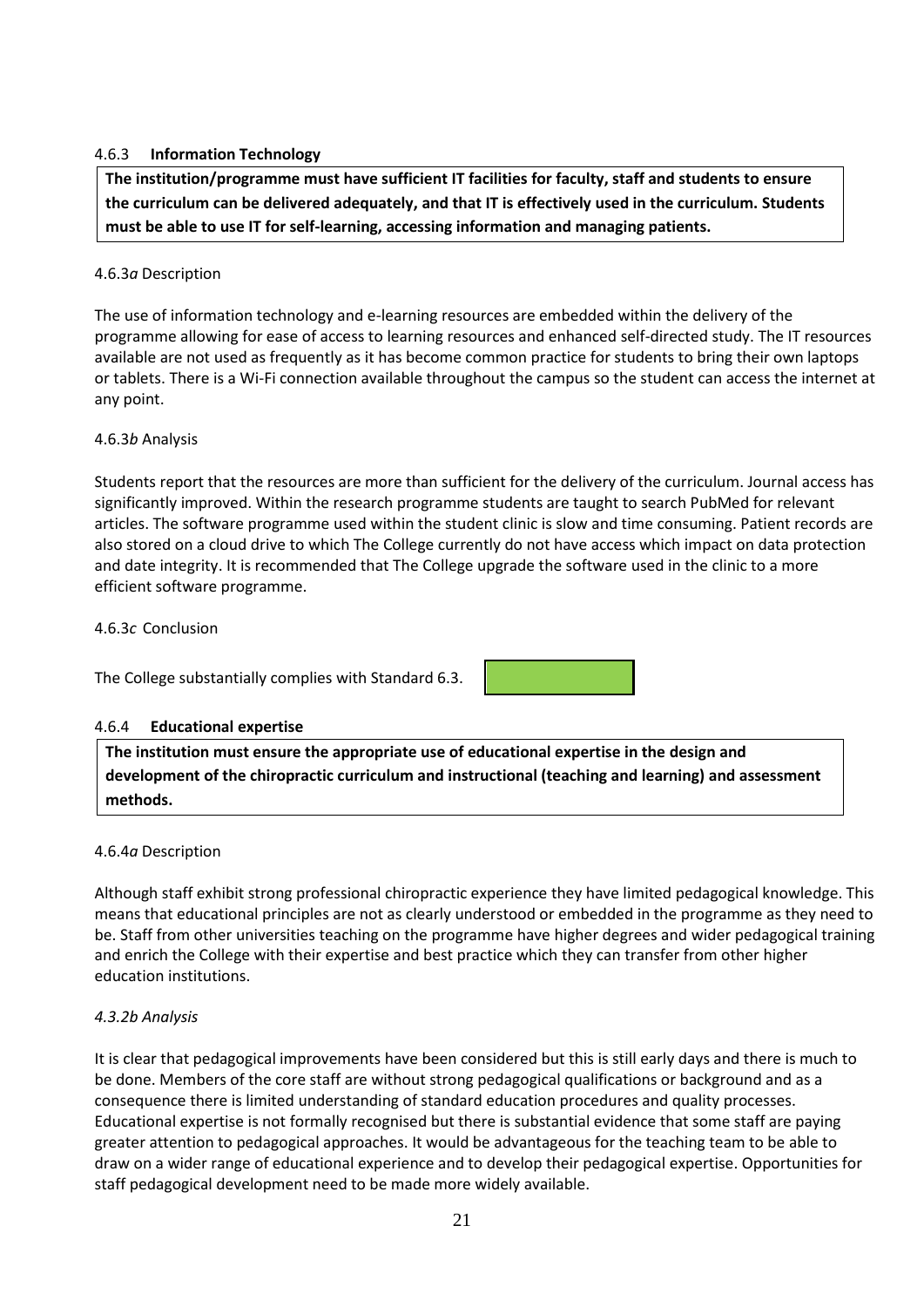4.6.4*c* Conclusion:

The College substantially complies with Standard 6.4.



#### 4.6.5 **Administrative and technical staff and management**

**The administrative and technical staff of the institution/programme must be appropriate to support the implementation of the institution's undergraduate programme and other activities, and to ensure good management and deployment of its resources. The management must include a programme of quality assurance, and the management itself should submit itself to regular review.**

#### 4.6.5*a* Description

The RCU is overseen by the Augustinian Order which provides the context of strong educational values, financial security, and supports the academic and clinical facilities. Many of the academic structures at RCU are common for the three faculties (Business Administration, Chiropractic and Law). The Rector, a priest in the Augustinian Order, leads the Directive Council along with the Directors of these three faculties. An Executive Team administrates The College and comprises: Director/Principal, Course Co-ordinator, Co-ordinator for Clinical Training and CQU Co-ordinator. The Director/Principal is responsible for all aspects of academic management, the Course Co-ordinator takes care of the organisation of the academic programme, the Co-ordinator from Clinical Training oversees the clinical training and CQU Co-ordinator oversees all operations in the clinical training programme. The College has its own an Academic Council to oversee all their operational subcommittees including quality assurance together with the Quality Assurance Committee, and is presided over by the Director/Principal. The Office of International and Professional Relations is connected to the RCU, organising exchanges and internships. Further duties such as the finance officer, administrator, secretary/registrar, librarian, IT office and maintenance are provided by RCU.

#### 4.6.5*b* Analysis

A robust system of administration and management exists within the RCU. The College is allowed to operate freely and design and implement its own chiropractic programme under the Patronate of the Augustinian Order. Within The College the overarching Academic Council ensures the operation and management of the chiropractic programme. The actions of the Council are auditable. There are good support services (including admissions and placements, library, and IT) in the RCU that fulfil all other aspects of the provision.

4.6.5*c* Conclusion

The College fully complies with Standard 6.5



#### 4.7 RELATIONSHIP BETWEEN TEACHING AND RESEARCH.

**The chiropractic institution/programme must facilitate the relationship between teaching and research, and must describe the research facilities to support this relationship as well as the research priorities at the institution/programme.**

*4.7.1a Description*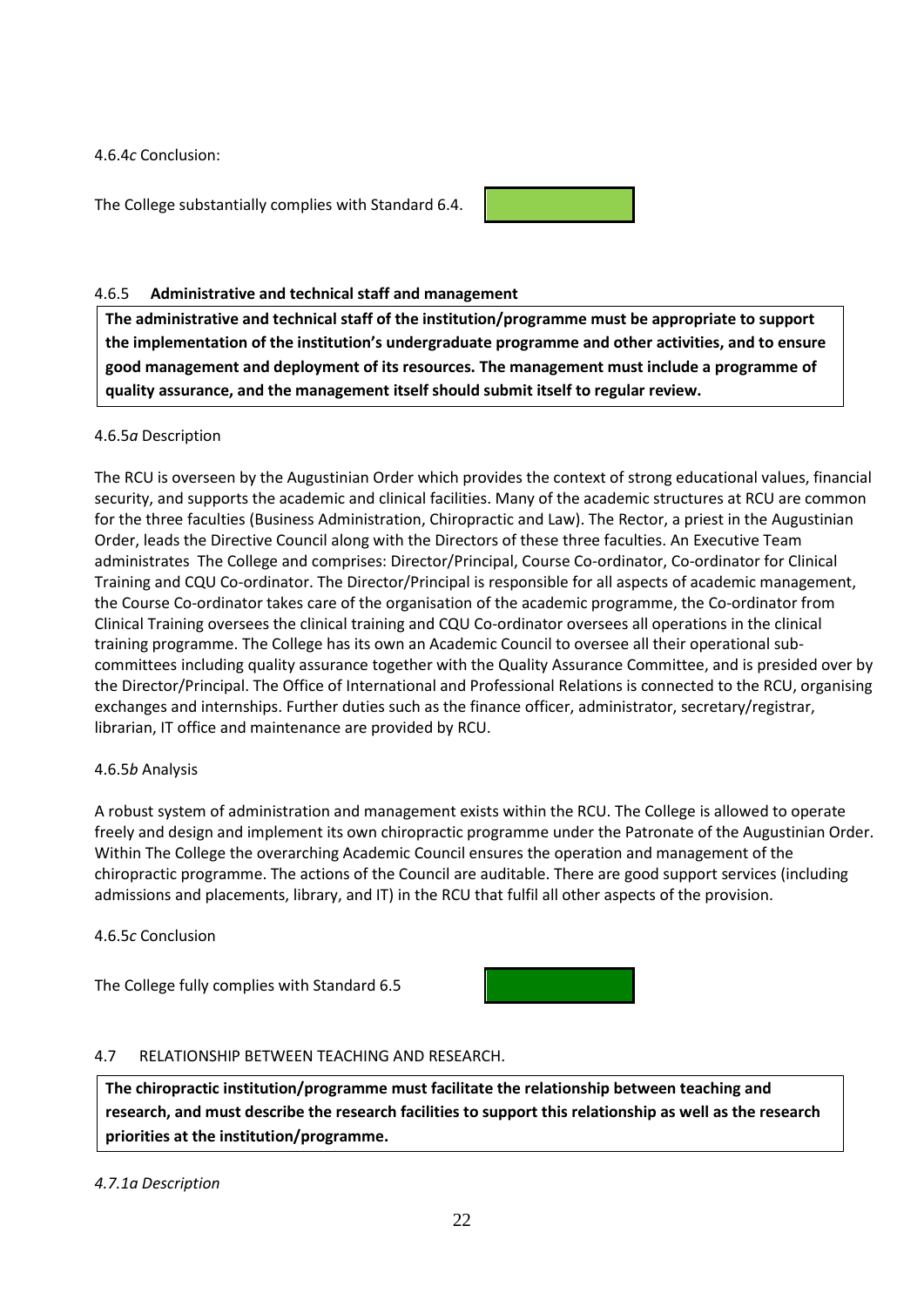Research is a central pillar of the chiropractic programme. Research is embedded in the provision across all years and this culminates in the student research project in year 5. Since 2014, The College has operated an annual Research Week where student's present their work via a poster to their peers. Guest speakers and external agencies are also involved in the Research Week. Students can also participate in short term research projects at other universities via various international exchange schemes. Many staff are engaged with research at The College or at other academic institutions in Spain and elsewhere. This covers both basic biomedical research as well as chiropractic and medical disciplines. New laboratory facilities are being set-up to allow staff to undertake research in-house. There have been several publications in scientific journals and papers submitted to congresses and symposia in the past two years as well as some grant income. There is an operational Ethics Committee that looks at all student projects. Staff research projects are submitted for ethical review to outside agencies.

#### 4.7.1*b* Analysis

A strong and vibrant research culture and ethos is starting to be created at The College. This pervades across all staff and student cohorts. The spiral curriculum helps to increase this facet in the student body by incorporating an understanding of research into the programme from an early stage. There are also other encouraging developments such as the student Research Week, the establishment of new research laboratory facilities and an operational Ethics Committee. Good research links are starting to be created with other chiropractic schools internationally for exchanges of staff and students. All bodes well for the further strengthening of links between teaching and research at The College.

#### 4.7.1*c* Conclusion

The College fully complies with Standard 7.1



#### 4.8 PROGRAMME EVALUATION

#### 4.8.1 **Mechanisms for programme evaluation**

**The institution/programme must establish a mechanism for programme evaluation that monitors the curriculum, quality of teaching, student progress and student outcomes, and ensures that concerns are identified and addressed.**

#### *4.8.1a Description*

The College has established a Quality Assurance Committee (Comite de Calidad) which meets twice a year and is chaired by a full time staff member and produces minutes which are submitted to the senior staff team. The committee receives feedback from students at the end of each unit together with any external examiner reports at the end of the academic year. Staff are appraised every five years and there is no promotion between those appraisals. Two external examiners have been appointed this year and have produced written reports that have been submitted to the Quality Assurance Committee. External examiners have only been appointed for one year at present and have, in essence, played the role of external consultants and there has only been one set of reports.

#### *4.8.1b Analysis*

Annual programme monitoring is still in its early stages but there are signs of progress. There needs to be a clearly structured annual monitoring process for both programmes with input from all stakeholders; reviewing data together with student and staff feedback. This should result in an annual monitoring report for each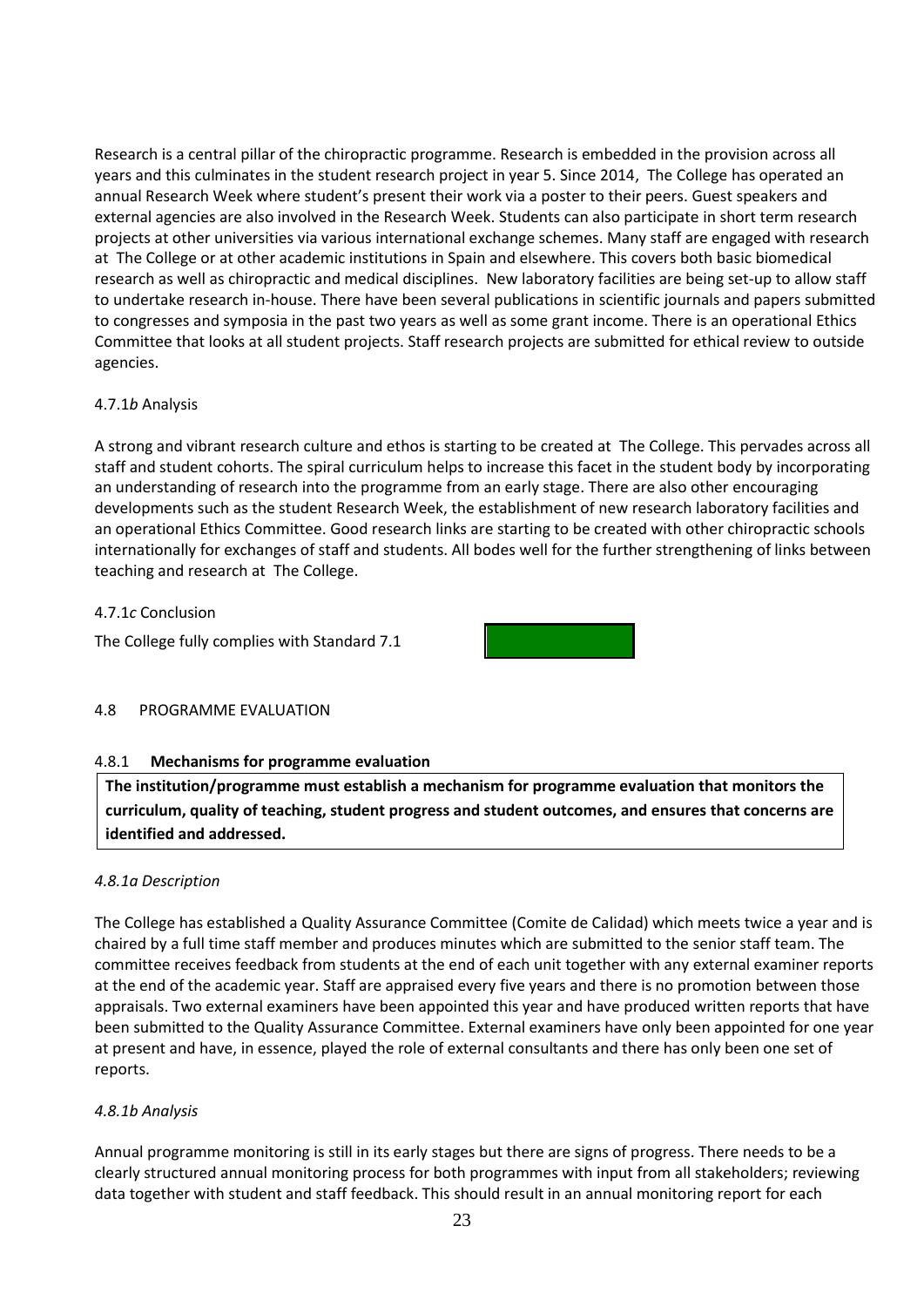programme together with an annual improvement action plan for each programme owned by the teaching team with oversight by the Quality Assurance Committee. This committee should also receive the annual reports from the external examiners and ensure that any action points find their way into the team action plan for the following year. The external examiner system is not fully embedded at this point. External examiners should be appointed for 3-5 years. External examiner reports should receive a formal written response from the team. The small scale of the institution often results in the use of informal mechanisms for monitoring and evaluating the curriculum but these should be formalised and all decision making bodies should be minuted and auditable.

4.8.1*c* Conclusion

The College partially complies with the Standard 8.1



#### 4.8.2 **Staff and student feedback**

**Both faculty and student feedback must be systematically sought, analysed and responded to so as to develop and improve the curriculum.**

#### *4.8.2a Description*

The programme is evaluated via a questionnaire that is sent out to the students via the online e-learning platform, Moodle. This occurs at the end of each unit. Staff feedback is more informal and takes place in the team meetings of the Academic Council. Capturing feedback is improving but is not fully auditable in all cases.

#### *4.8.2b Analysis*

The staff encourage the students to complete the questionnaires for each module/faculty member. The students seem satisfied with this method of feedback and report instances where their feedback has been adhered to and changes have been made within the chiropractic programme. The students' feedback is implemented via the Quality Assurance Committee, which is in its infancy. Development of the Quality Assurance Committee will allow a more formal feedback system.

#### 4.8.2*c* Conclusion

The College substantially complies with Standard 8.2

#### 4.8.3 **Student cohort performance**

**Student cohort performance must be analysed in relation to the curriculum and the aims and objectives of the programme.**

#### 4.8.3*a* Description

Two evaluation meetings take place a year without students being present. Student performance is evaluated on an individual basis only. Statistical data is reviewed student by student (to determine support needs), but there is no process to analyse data unit by unit. Cohort performance is not analysed separately so unit results are not compared with other units nor are one year's results compared with another year. There is no analysis of average scores or pass and failure rates. Student destination data is not analysed in any formal way. External examiners reports have now started to be received but there is no clear mechanism in place for the issues raised to feed into the quality system. Clinical records are paper based and this does not lend itself to an easy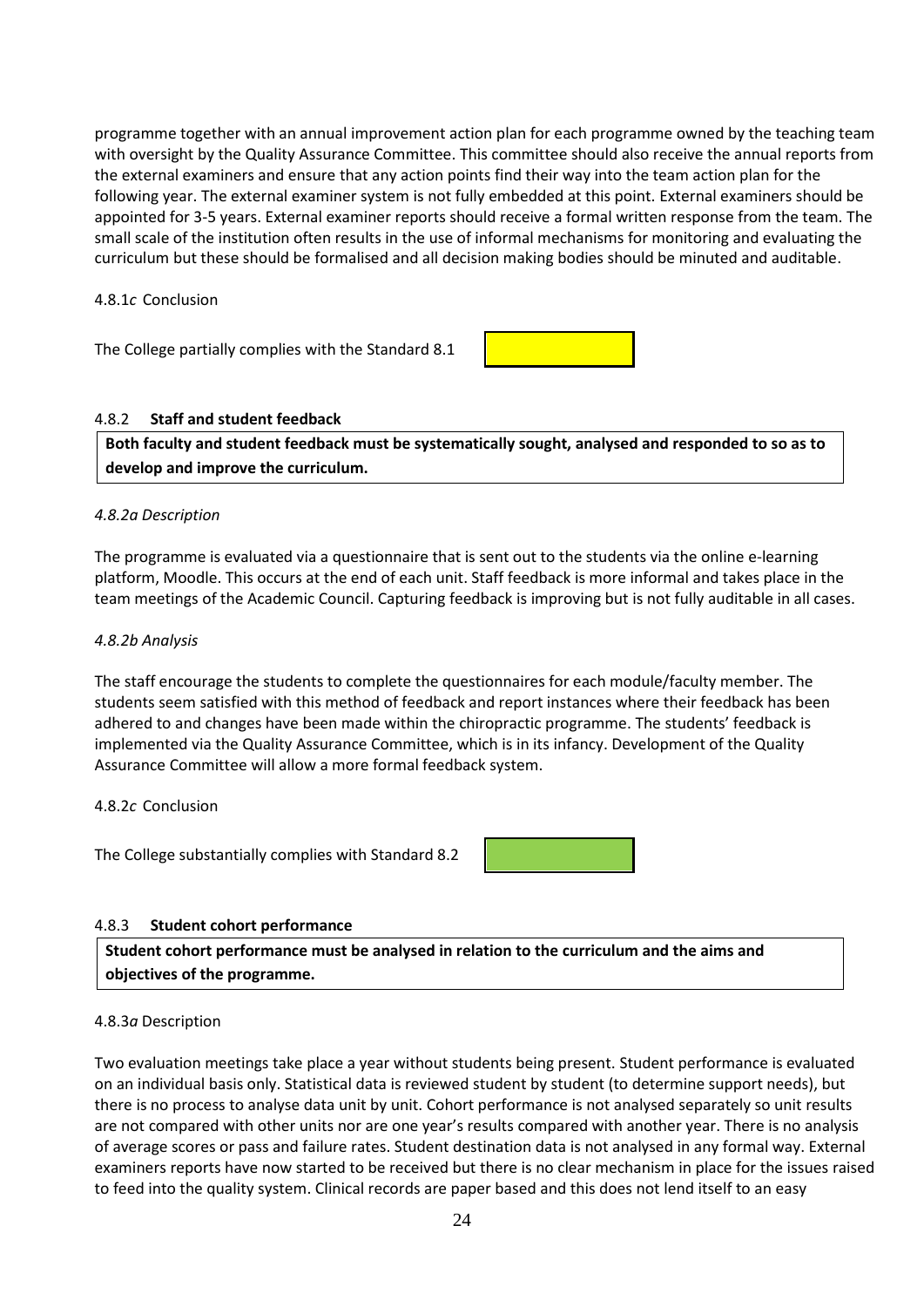statistical analysis of student performance.

#### 4.8.3*b* Analysis

There is still some way to go in the systematic and regular analysis of the student performance data. The College should analyse cohort performance unit by unit and year by year to enable issues to be picked up which might otherwise not be seen. Average scores, pass and failure rates should also be analysed year on year to determine trends. Student destination data should be reviewed as a way of informing changes in the curriculum. This would enable the curriculum to be reviewed alongside student cohort performance data more effectively. The team concluded that student cohort performance is not appropriately analysed in relation to the curriculum and the aims and objectives of the programme.

#### 4.8.3*c* Conclusion

The College partially complies with Standard 8.3



#### 4.8.4 **Involvement of stakeholders**

**Programme evaluation must involve the governance and administration of the institution, the faculty, staff and the students, and the outcomes communicated to a range of stakeholders.**

#### *4.8.4a Description*

The College is a department of the RCU and the chiropractic programme is fully integrated into RCU and its associated governance structures. The evaluation of the programme includes academic staff. This is principally via staff meetings and the Quality Assurance Committee. The student body has representation in the committees and in the Academic Council of The College. A student delegate is elected by the student body and attends the meetings of the Academic Council. Given the small cohort of students their needs are well met by the informal and semi-formal procedures. Two senior patients have been included as stakeholders in the programme. Patients are asked for feedback through data collection instruments such as satisfaction questionnaires. The AEQ has unplanned representation because up until now its president is a member of the teaching staff. Its board of directors and the membership are informed about the chiropractic programme at their biannual meetings and are given the opportunity to ask questions and provide advice on the programme. Since 2012 there are no chiropractors, external to the programme, on any governance or programme level committees.

#### *4.8.4b Analysis:*

There is student representation who acts as an appointed delegate in the Academic Council. Feedback from the stakeholders is through written quality questionnaire and direct interaction by those attending the meetings. Including patients as stakeholders is a novelty in Spain. The two senior patients have to be replaced after two years. The participation of the AEQ has changed in the last 2 years with much less involvement in programme development, but AEQ remains a useful resource when called upon. Professionals involved with externship programme are encouraged to write reports on student clinician performance. The director of the CQU has initiated an evaluation system for which patients can provide feedback on the services and care provided in the clinics. The Quality Assurance Committee also considers these evaluations. This process is still in development.

#### *4.8.4c Conclusion*

The College substantially complies with Standard 8.4.

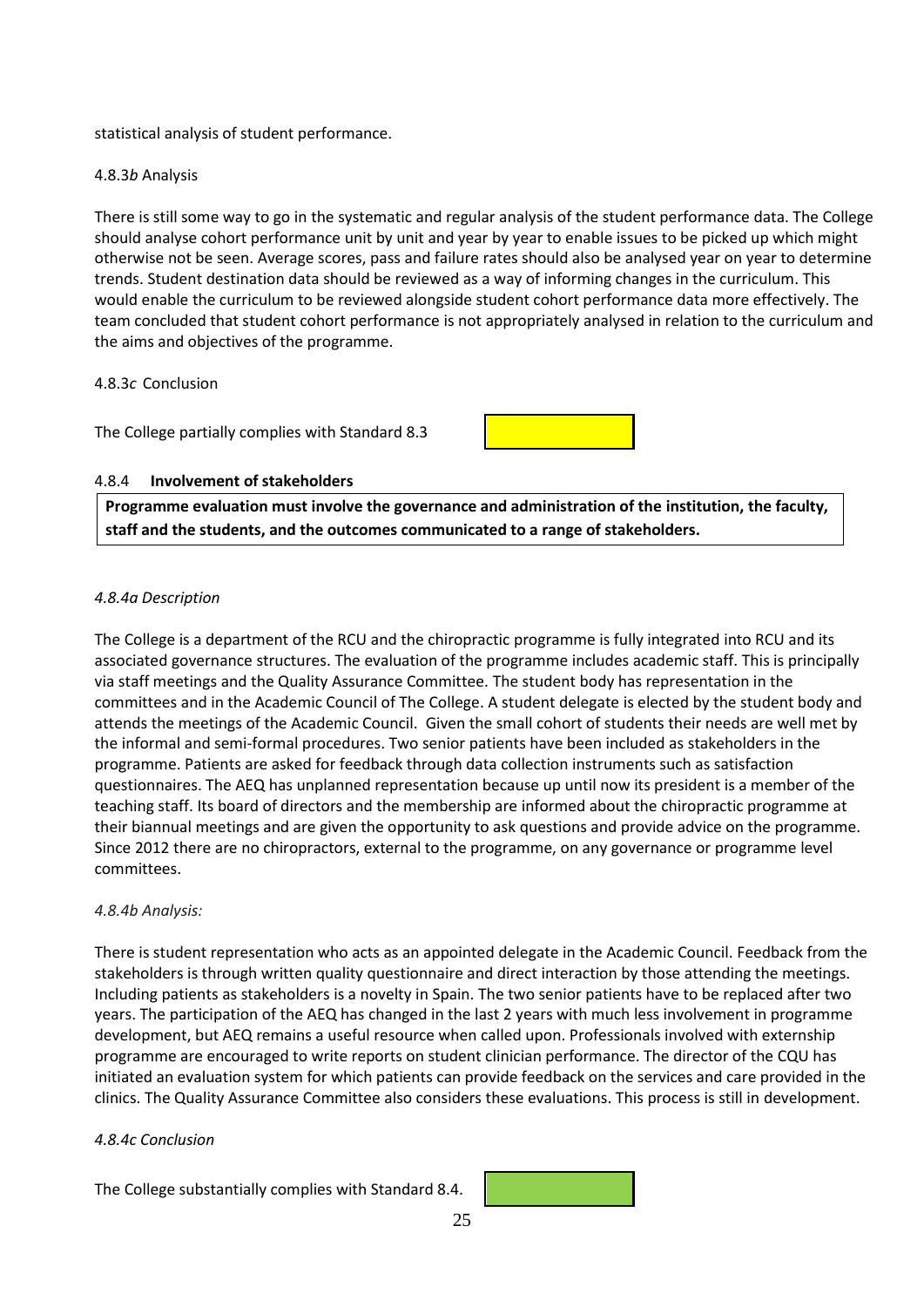#### 4.9 GOVERNANCE AND ADMINISTRATION

#### 4.9.1 **Governance**

**Governance and committee structures and functions of the chiropractic institution/programme must be defined, including their relationships within the university (as appropriate).**

#### *4.9.1a Description*

The RCU is a private higher education institution under overall management by the Augustinian Order (Madrid Province). RCU is affiliated with the state university, Universidad Complutense de Madrid who accredit both the Business Administration and Law departments. The chiropractic programme is not accredited by this body, but rather by RCU itself which it has the autonomy to do. The Augustinian Province appoints the Rector who chairs the Patronate, the governing body of the RCU, and the Executive Council. The Executive Council that includes the Director/Principal of the chiropractic programme at The College, meets once a month to approve budgets and other administrative issues of the institution. The chiropractic department at RCU was created in 2007 and renamed the Madrid College of Chiropractic (MCC) in 2014. The College has its own executive team charged with the day-to-day operation and management of the chiropractic programme. An Academic Council formed by all faculty members, a representative from the RCU administration and a student delegate reports to the executive team. All major decision on the chiropractic programme are taken by the Senior Staff Team. A Quality Assurance Committee, an Internal Ethics Committee and a Curriculum Committee all report to the Academic Council, though the Curriculum Committee has not met this year.

#### *4.9.1b Analysis*

The governance of the RCU is unique within the higher education setting as it involves governance by the Augustinian Order. RCU (and The College within this organisation) is allowed to operate on a day-to-day basis with minimal imposition by The Order. The Rector, who has been in post since 2014, heads up the institution and is supportive of the chiropractic programme. Use of external stakeholders such as the local community, patients, students and representatives of staff are not included in the governance structure, but this appears to be the norm in Spain. The three operational sub-committees (Curriculum Committee, Ethics Committee and Quality Assurance Committee) operate within The College. These appear to be working satisfactorily, except for the Curriculum Committee which no longer meets, but their actions need to be better formalised and auditable.

#### 4.9.1*c* Conclusion

The College substantially complies with Standard 9.1.



#### 4.9.2 **Academic leadership**

**The responsibilities of the academic head of the first qualification chiropractic programme, and of the academic management structures, must be clearly stated.**

#### *4.9.2a Description*

The academic management structure of the chiropractic programme at RCU is clearly defined. Academic leadership is provided by the Principal/Director of Chiropractic Studies who is responsible to RCU and is a full member of the Consejo de Dirección (Board of Governors) of RCU. The Principal/Director is supported by the,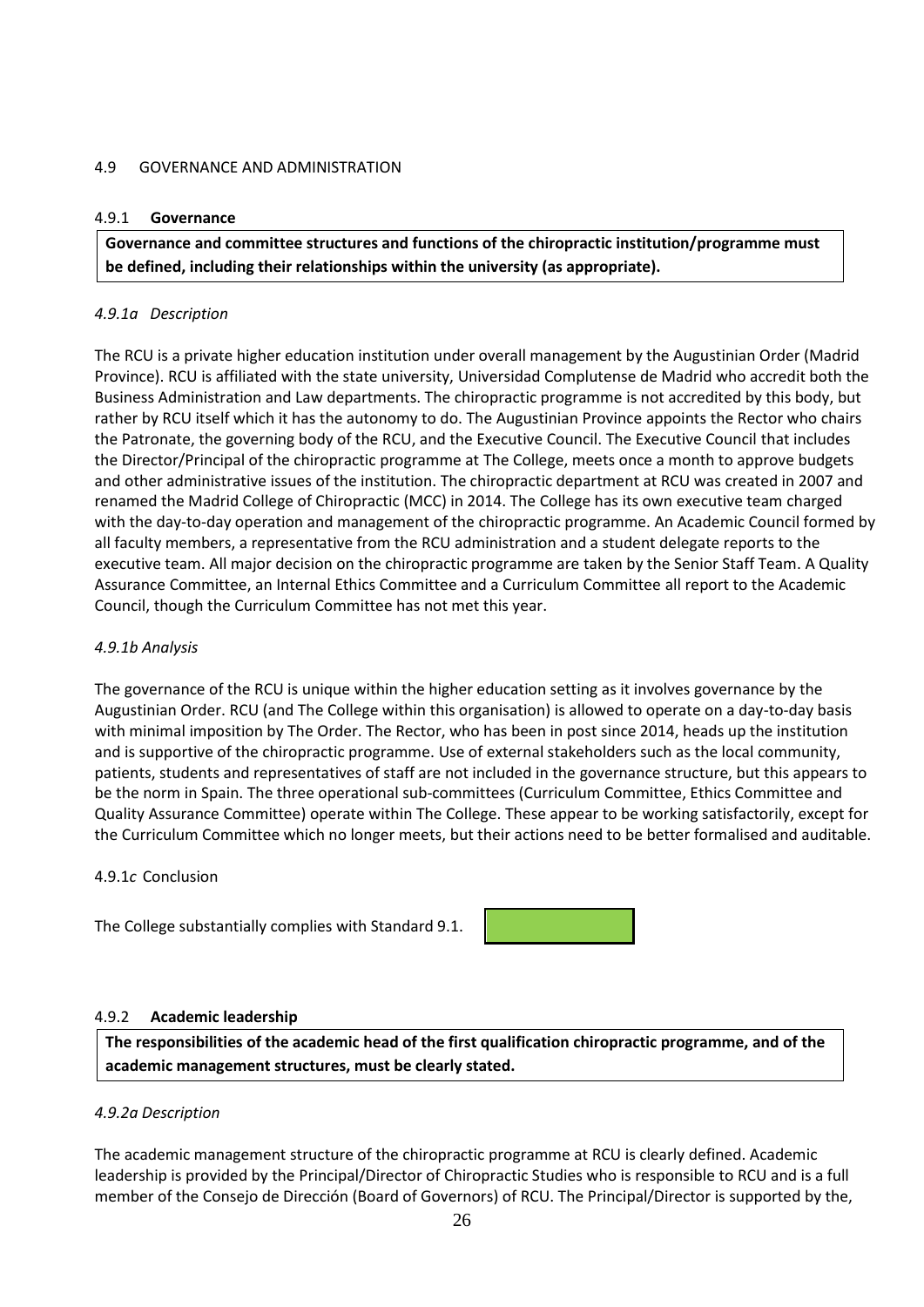Clinical Training Coordinator and the Clinical Unit Coordinator and the Course Coordinator and Practicum Course Leader who form the senior staff team who formally meets once per week and is the final decision making body in The College. The Academic Council consists of the entire faculty and all the student representatives and meets twice per semester to gather information about the running of the programme and to recommend actions to the senior staff team. A Curriculum Committee was set up to provide a review of the curriculum every 5 years. However, the chair of the Curriculum Committee stepped down in 2017 and has not been replaced and the committee has not functioned. This function is likely to be adopted by the Quality Assurance Committee in future.

#### 4.9.2*b Analysis*

Academic leadership has been improved with a separation of some roles and the structure after some false starts has settled down. More consideration might be given to streamlining the committee structures to fit the needs of a small college so that workloads are commensurate with staff available.

#### 4.9.2*c* Conclusion

The College fully complies with the Standard 9.2.

#### 4.9.3 **Educational budget and resource allocation**

**The institution/programme must have a clear line of responsibility and authority for the curriculum and its resourcing, including remuneration of teaching staff, in order to achieve the overall aims and objectives of the chiropractic programme.**

#### 4.9.3*a* Description

The income to operate the RCU is obtained from the Treasurer of The Provincial Council. Requests as sent to this body are made on a monthly basis via the Rector. The Rector then allocates the appropriate resource to The College. Requests for additional resources have to be approved by the Office of the Rector, but there is departmental freedom and any exceptional needs are freely considered. There is a strong cross-college financial support for all three faculties present on campus and this continues to function effectively at present.

#### 4.9.3*b* Analysis

There is a clear line of financial responsibility and authority throughout RCU/The College. There appears to be sufficient funds to maintain the RCU at its present size or increase it as indicated in the current 5-year plan for The College. There is no sign of any perceived financial insecurity which could place students at risk from completing the programme.

#### 4.9.3*c* Conclusion

The College fully complies with Standard 9.3.



#### 4.9.4 **Interaction with professional sector**

**The institution/programme must have a constructive interaction with the chiropractic and chiropractic-related (health-related) sectors of society and government.**

*4.9.4a Description*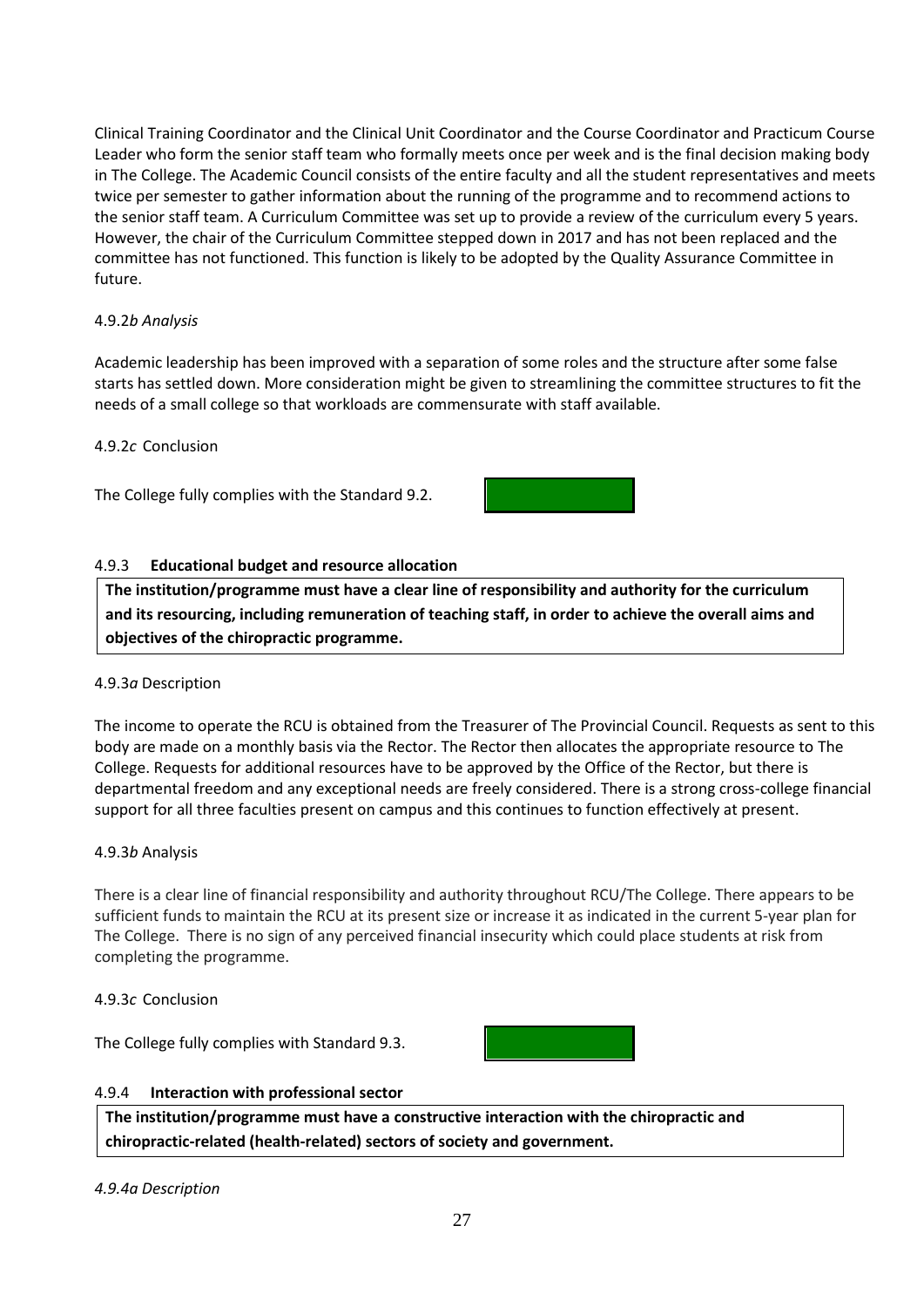The strongest professional relationship is with the Spanish Chiropractic Association (AEQ). The AEQ holds a general assembly twice a year. The College presents its report and takes questions from the attendees and also receives feedback. Among the activities of the PGE Programme organized by the AEQ, there are campus visits to audit classes and presentations to students. Internationally, The College is also a member of the World Federation of Chiropractic and participates in the events promoted by this organization. The RCU is a full member of the International Federation of the Catholic Universities (FIUC/IFCU) and this increases the institutional relations. The Office of Labour and International Relations (International Office) of the RCU offers students the opportunity to participate in the externship programme and to work under the supervision of a professional in the field. The Chiro-Global Exchange Programme enables students to go to international institutions with which the RCU and The College has formal agreements. With the extension of the services provided by the CQU, students can gain from interaction with the physiotherapist health professional. Additionally, the research collaboration agreement between the RCU and the Jimenez Diaz Research Foundation Hospital has increased contact and interaction with other professionals and specialists in the areas of orthopaedic surgery and rheumatology. An orthopaedic surgeon comes as a monthly guest lecturer and evaluates clinical case presentations. The agreement with UQTR allows internship in the research department of that university.

#### *4.9.4b Analysis*

The lack of recognition of chiropractic education and of the profession is a limiting factor in fostering interaction between the healthcare community and local and national government but there is evidence that this interaction is improving. Since the last visit, the partnership with research foundations (e.g. UQTR, Jimenez Diaz Research Foundation Hospital), universities, and organizations have been consolidated and grown in the number of participants. Through the PGE programme of the AEQ, there is a greater contact between the students, the recent graduates and the field chiropractor. There are campus visits to audit classes and give presentations to the students especially in year 5.

#### *4.9.4c Conclusion*

The College substantially complies with Standard 9.4.

# 4.10 CONTINUOUS RENEWAL AND IMPROVEMENT

**The chiropractic institution/programme must have procedures for regular reviewing and updating of its structure and functions to rectify deficiencies and meet changing needs. (See 8.1 of standards)**

#### *4.10.1a Description*

There are some signs of continual enhancement of the provision and it is clear that deliberate steps are being taken to enhance the programme. Staff are committed to improving their programmes and are finding opportunities to advance their units year on year. However, this is not formalized into an action plan and that means that some of the improvement may not be systematically followed through. Two external examiners have been employed to evaluate the programme both clinically and academically which has fed into the enhancement process. Continuous feedback from students and patients is also monitored to enhance the provision.

#### 4.10.1*b* Analysis

It is good to see that staff are committed to improving their units and driving the programme forward. But this is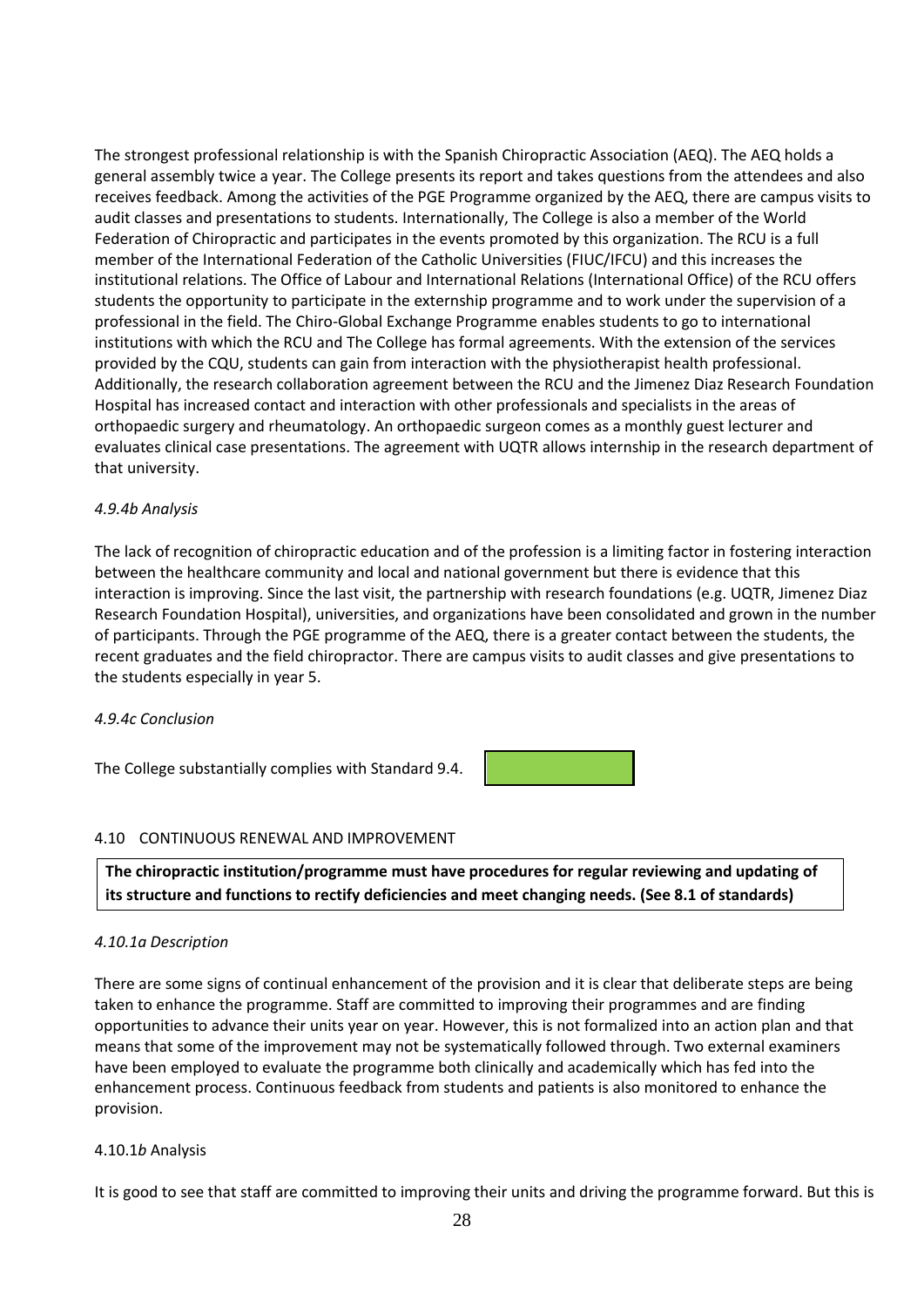done in a non-systematic way. This could be improved by a more deliberate approach to the embedding of enhancement and by making it a formal part of an annual monitoring process connected to a team action plan so that there is a culture of expectation being build up around enhancement that is planned and auditable. First steps in this direction have already lead to an improvement in facilities and an enhanced research ethos.

#### 4.10.1*c Conclusion*

The College substantially complies with Standard 10.0.



#### 4.10.1 **Summary**

The College has clearly progressed since 2015 despite the political situation of chiropractic in Spain being unresolved and the further development of The College programmes is clearly continuing and enhancing the offering students but the challenges are still there and progress may continue to be difficult in the current national setting.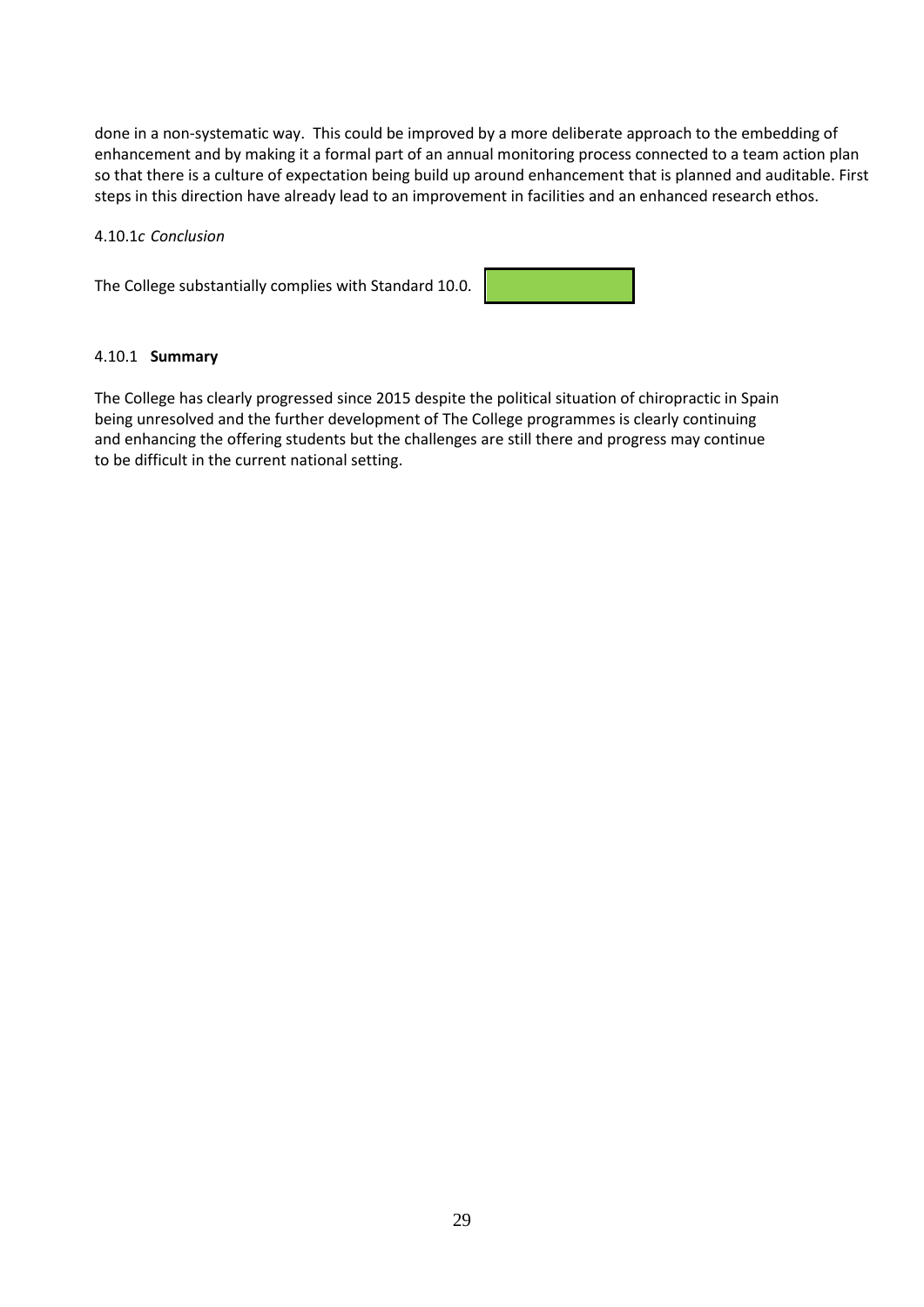### **5 CONCLUSIONS**

#### 5.1 COMMENDATIONS, RECOMMENDATIONS AND CONCERNS

For the purposes of this report the Evaluation Team adopted the following definitions from the Standards:

- Commendations (formerly Strengths) Areas that meet or exceed the *Standards* and are worthy of specific recognition.
- Recommendations (formerly Weaknesses) Areas requiring specific attention and action by an institution.
- Concerns Areas of substantial weakness/concern as to jeopardise the accreditation of an institution that require specific attention and action by the institution *as a matter of urgency.*

#### 5.1.1 **Commendations**

- Students are appreciative of the quality and high professional standing of the teaching staff.
- The recent introduction of the physiotherapy clinic and its integration into the programme enhances patient care.
- The annual research week incorporating an international poster competition engages students at all levels and promotes critical enquiry.
- The developing research ethos within the College embeds a scientific approach within the programme.
- The participation in outreach clinics for homeless people in Madrid broadens student experience.
- The opportunity for students to participate in exchange visits with other universities worldwide provides them with excellent opportunities to widen their experience.
- The integration of interdisciplinary healthcare professionals within the clinic prepares students for professional practice.

#### 5.1.2 **Recommendations**

- The College should appoint external examiners for a period of 3-5 years for continuity and ensure that their reports have a formal mechanism for action and reply.
- The College should adopt a more robust system for the verification of assessments to ensure that all assignments and examinations and all marked work is sampled and checked by internal verifiers.
- The College should increase the educational expertise available to the faculty.
- The College improves quality systems by ensuring that all decision making meetings are minuted and auditable.
- Students need to be more aware of the graduate education programme of the AEQ to ensure that they are provided with sufficient preparation for professional practice.
- A robust electronic system for maintaining student records needs to be established.
- The software for patient records used in the clinic needs to be replaced to improve operational efficiency.

#### 5.1.3 **Concerns**

• There were no concerns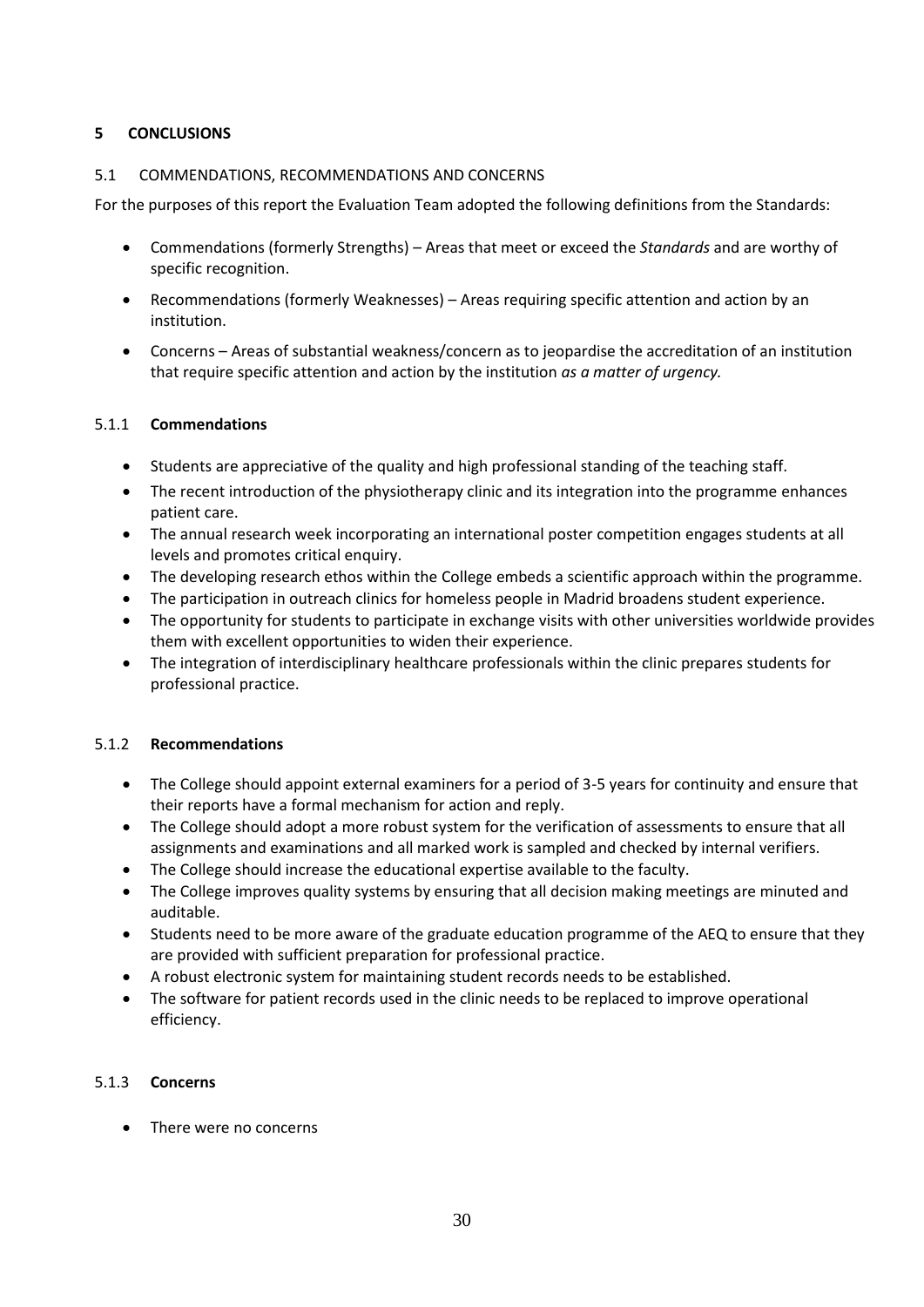| <b>SUNDAY 14 October</b> |                                   |                                     |         |              |  |  |  |
|--------------------------|-----------------------------------|-------------------------------------|---------|--------------|--|--|--|
| 18.00 in                 | Preliminary team meeting in hotel |                                     |         |              |  |  |  |
| hotel                    |                                   |                                     |         |              |  |  |  |
|                          |                                   |                                     |         |              |  |  |  |
| <b>MONDAY</b>            | Meeting with                      | Personnel                           | Team    | Standards    |  |  |  |
| 15 October               |                                   |                                     | members |              |  |  |  |
| 09.30                    | Arrival                           | Rector, Vice Rector, Director       | All     |              |  |  |  |
|                          |                                   | Chiropractic programme              |         |              |  |  |  |
| 09.30-10.30              | Preliminary meeting with RCU      | Dean, Director and Course           | All     | 1.1, 1.2,    |  |  |  |
|                          | Executive                         | Coordinator                         |         | 1.3, 1.4,    |  |  |  |
|                          |                                   |                                     |         | 2.1, 9.1     |  |  |  |
| 10.30-11.30              | Tour of campus facilities to      |                                     | All     | 6.1, 6.3     |  |  |  |
|                          | include teaching facilities and   |                                     |         |              |  |  |  |
|                          | library                           |                                     |         |              |  |  |  |
| 11.30-12.45              | Meeting with students from all    | Up to 4 students from each year     | All     | 4.1, 4.2,    |  |  |  |
|                          | years                             | (apart from clinic year students)   |         | 4.3,         |  |  |  |
|                          |                                   | The years will be divided into      |         | 4.4, 6.1,    |  |  |  |
|                          |                                   | smaller groups                      |         | 6.3,         |  |  |  |
|                          |                                   |                                     |         | 8.2, 8.4     |  |  |  |
| 12.45-14.00              | Meeting with clinic year          | 6-8 students                        | All     | 4.1, 4.2,    |  |  |  |
|                          | students                          |                                     |         | 4.3,         |  |  |  |
|                          |                                   |                                     |         | 4.4, 6.1,    |  |  |  |
|                          |                                   |                                     |         | 6.2, 6.3,    |  |  |  |
|                          |                                   |                                     |         | 8.2, 8.4     |  |  |  |
| 14.00-15.00              | Lunch with Teaching Staff         |                                     | All     |              |  |  |  |
| 15.00-16.30              | Meeting with Teaching Faculty     | FT & PT teaching faculty to cover   | All     | 1, 2 (with   |  |  |  |
|                          |                                   | all areas of basic science teaching |         | exception    |  |  |  |
|                          |                                   |                                     |         | of 2.6), 3,  |  |  |  |
|                          |                                   |                                     |         | 5.2, 6.1,    |  |  |  |
|                          |                                   |                                     |         | 6.3, 6.5     |  |  |  |
| 16.30-17.30              | <b>Quality Assurance</b>          | Key personnel                       | All     | 8.1, 8.2,    |  |  |  |
|                          |                                   |                                     |         | 8.3, 8.4, 10 |  |  |  |
| 17.30-19.00              | <b>Private Meeting</b>            | None                                | All     |              |  |  |  |

# **Appendix 1**

| <b>TUESDAY 16</b> | Meeting with                     | Personnel                         | Team    | <b>Standards</b> |
|-------------------|----------------------------------|-----------------------------------|---------|------------------|
| <b>October</b>    |                                  |                                   | members |                  |
| 9.00-10.00        | Research                         | Research active staff             | All     | 3.1, 7           |
| 10.00-10.30       | <b>Finance and Budget</b>        | <b>Financial official</b>         | All     | 9.3              |
| 10.30-11.00       | Admissions                       | Key personnel                     | All     | 4.1, 4.2 4.3,    |
| 11.00-13.00       | Visit to clinic and meeting with | FT & PT Teaching faculty to cover | All     | 1, 2 (with       |
|                   | Clinic Faculty (chiropractic)    | all areas of clinical science     |         | exception        |
|                   |                                  | teaching including a module       |         | of 2.6), 3,      |
|                   |                                  | leader(s), Full-time, Part-time   |         | 5.2, 6.1,        |
|                   |                                  |                                   |         | 6.3, 6.5         |
| 13.00-14.00       | Learning resources               | Librarian/computing experts       | All     | 6.               |
| 14.00-15.00       | Lunch with students to include   |                                   | All     |                  |
|                   | any with broader                 |                                   |         |                  |
|                   | responsibilities in the          |                                   |         |                  |
|                   | University                       |                                   |         |                  |
| 15.00-16.00       | Subsequent stages and links to   | AEQ representative                | All     | 2.10, 8.4,       |
|                   | professional association         |                                   |         | 9.4              |
| 16.00-17.00       | Programme Management             | Senior programme management       | All     | 2.1, 2.9, 8,     |
|                   |                                  | including Director                |         | 9.1, 9.2 10      |